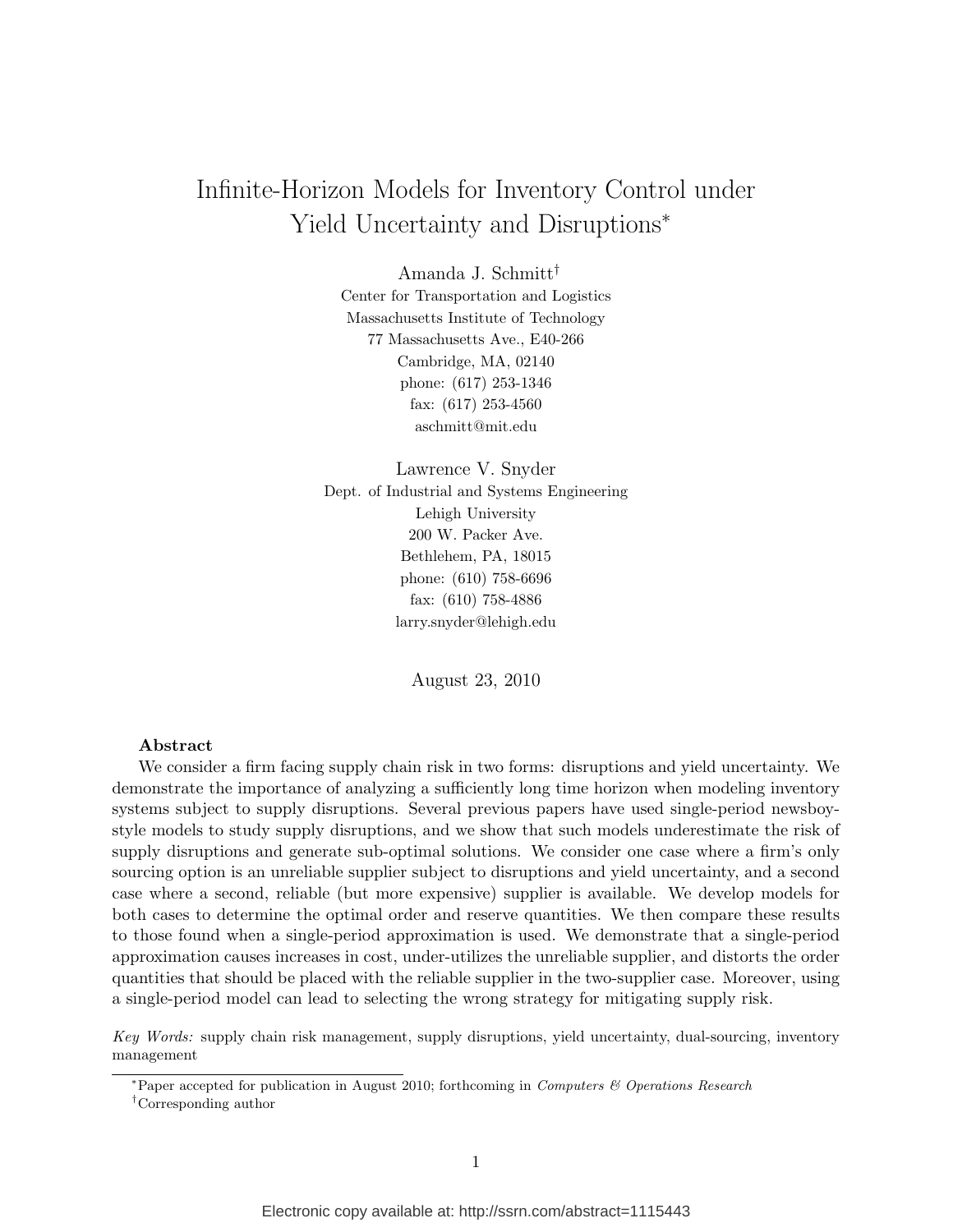## 1 Introduction

The need for quantitative models addressing supply chain risk management is growing with the global expansion of supply chains. In this paper, we provide such a quantitative model by focusing on supply uncertainty, a particularly important aspect of supply chain risk and one that has received a great deal of attention in both the research and practitioner communities in recent years. Literature on inventory management contains numerous single-period models, and these models often provide excellent results. However, when supply disruptions are possible, single-period models can grossly underestimate the risk that disruptions pose to the system. In this paper we demonstrate that single-period models do not generate solutions that provide enough protection from disruptions.

We consider two types of supply uncertainty: yield uncertainty and disruptions. Yield uncertainty occurs when the quantity of supply delivered is a random variable, typically modeled as either a random additive or multiplicative quantity. Disruptions occur when supply is subject to partial or complete failure. Disruptions can be more difficult to analyze than yield uncertainty because the state variables (e.g., inventory level) are typically more strongly correlated over time under disruptions than under yield uncertainty. Truncating the time horizon to consider only a single period makes this analysis easier and may allow for closed-form results; several papers employ this approach [e.g., 11, 12, 39]. However, as we demonstrate, truncating also underestimates the disruption risk.

Analysis of systems with yield uncertainty provides solutions that parallel classical newsboy results; that is, the optimal order level is the sum of the mean demand (cycle stock) plus an additional amount determined by the cost and variability parameters (safety stock). However, managers have other options besides using safety stock to mitigate supply uncertainty. Other strategies include acceptance, when protecting against supply uncertainty is too costly and the best policy is to ignore it, and mitigation through the use of backup suppliers [37], product substitution [5], or other alternatives to satisfy demand.

Supply uncertainty has gained increased attention in recent years. Notable events such as the 9/11 terrorist attacks or major natural disasters have brought focus to supply chain disruption studies. One example of how a company can recover quickly from disruptions when proper disruption management techniques are used is Wal-Mart's performance after the Hurricane Katrina disaster in the the Gulf coast. Wal-Mart has personnel dedicated to tracking potential disrup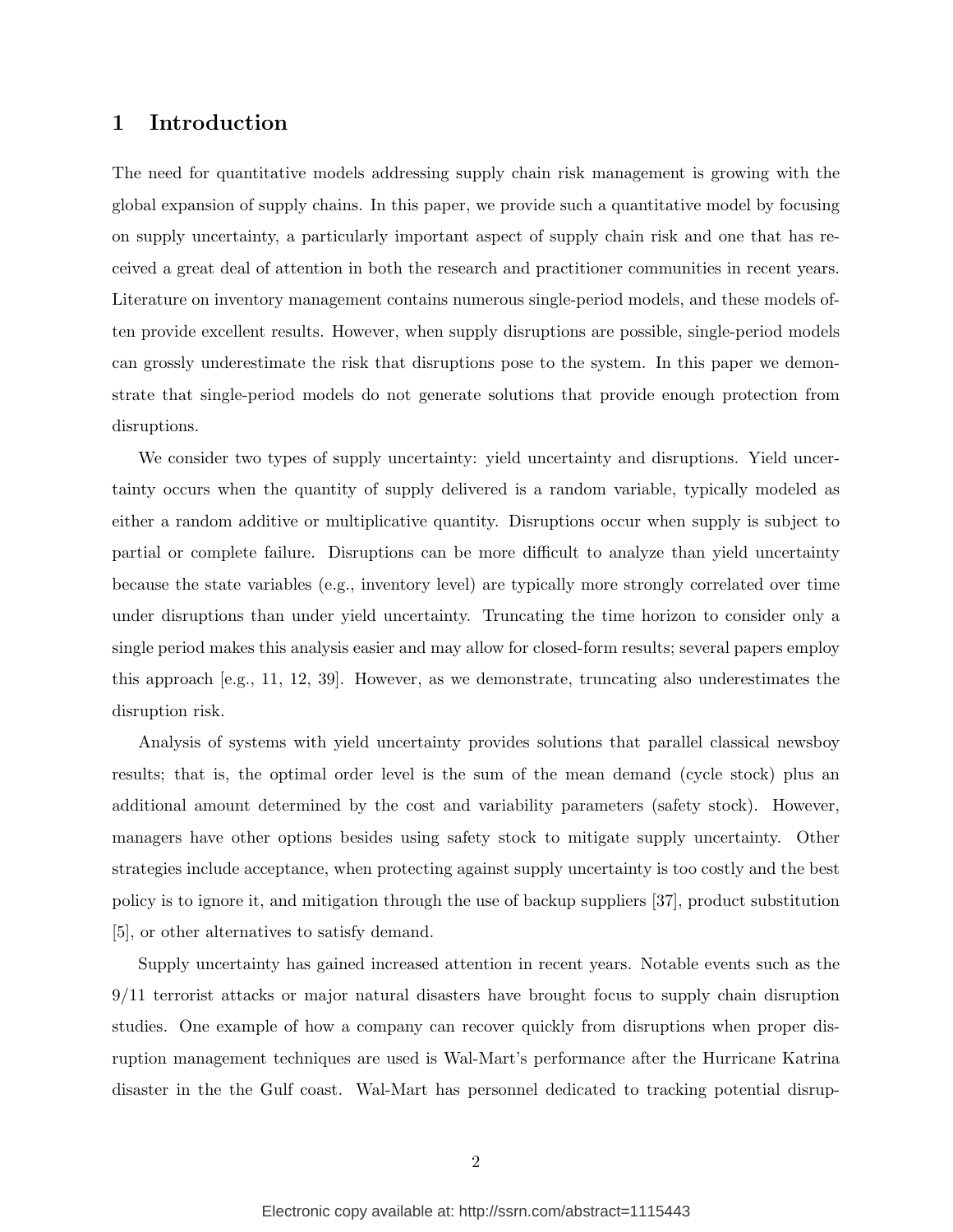tions and planning for or coping with them. With Katrina approaching, Wal-Mart overstocked its nearby distribution centers with items it knew would be needed (such as bottled water, Pop-Tarts, and generators), and after Katrina struck, its strong transportation network allowed it to respond quickly to deliver supplies and reduce the disruption to its supply chain. Without this planning, Wal-Mart's recovery time would have been much longer and much more costly for the company [18]. Home Depot, too, had learned from past hurricanes and was better prepared to handle the demand after the disruption caused by Katrina. They stocked up on supplies that would be demanded by customers, as well as supplies necessary to get their stores back up and running [7]. Both of these companies continually address disruption risk and had policies in place for coping with the impending disaster. This proactive planning for disruptions allowed them to efficiently prepare for and recover from the hurricane.

Supply disruptions can also be caused by factors other than major catastrophes. More common incidents such as snow storms, customs delays, fires, strikes, slow shipments, etc. can halt production and/or transportation capability, causing lead time delays that disrupt material flow. As supply chains grow globally, there are higher chances for such delays. Capacity shortfalls at a supplier may also cause disruptions, particularly if a firm is not the supplier's highest-priority customer. Sometimes disruptions are a planned part of a supplier-retailer relationship based on contracted material availability. If, for example, a supplier promises an 80% material availability in their contract with a retailer, then the retailer can anticipate that its supply will be unavailable up to 20% of the time. Additionally, suppliers may be internal to a firm, and improving process reliability may be more costly than mitigating disrupted supply through inventory use.

Ultimately, supply disruptions are not uncommon, and firms must anticipate them. Not all firms have the buying power that Wal-Mart and Home Depot do to plan for impending disruptions, and not all disruptions have advanced warning. Thus ongoing mitigation policies must be considered, and we model disruptions with a stationary probability of occurrence in this paper. This could represent a single disruption source or multiple aggregated sources, but it characterizes the ongoing risk that a firm must continually anticipate.

One paper that models supply uncertainty in a single-period setting is that of Dada et al. [12]. The authors model a retailer with multiple unreliable suppliers in a newsboy setting, where inventory (from one or multiple suppliers) is used to mitigate generally distributed supply uncertainty, and they include disruptions as a possible realization. While their model yields excellent results for continuous supply distributions, we will demonstrate that if the firm is capable of planning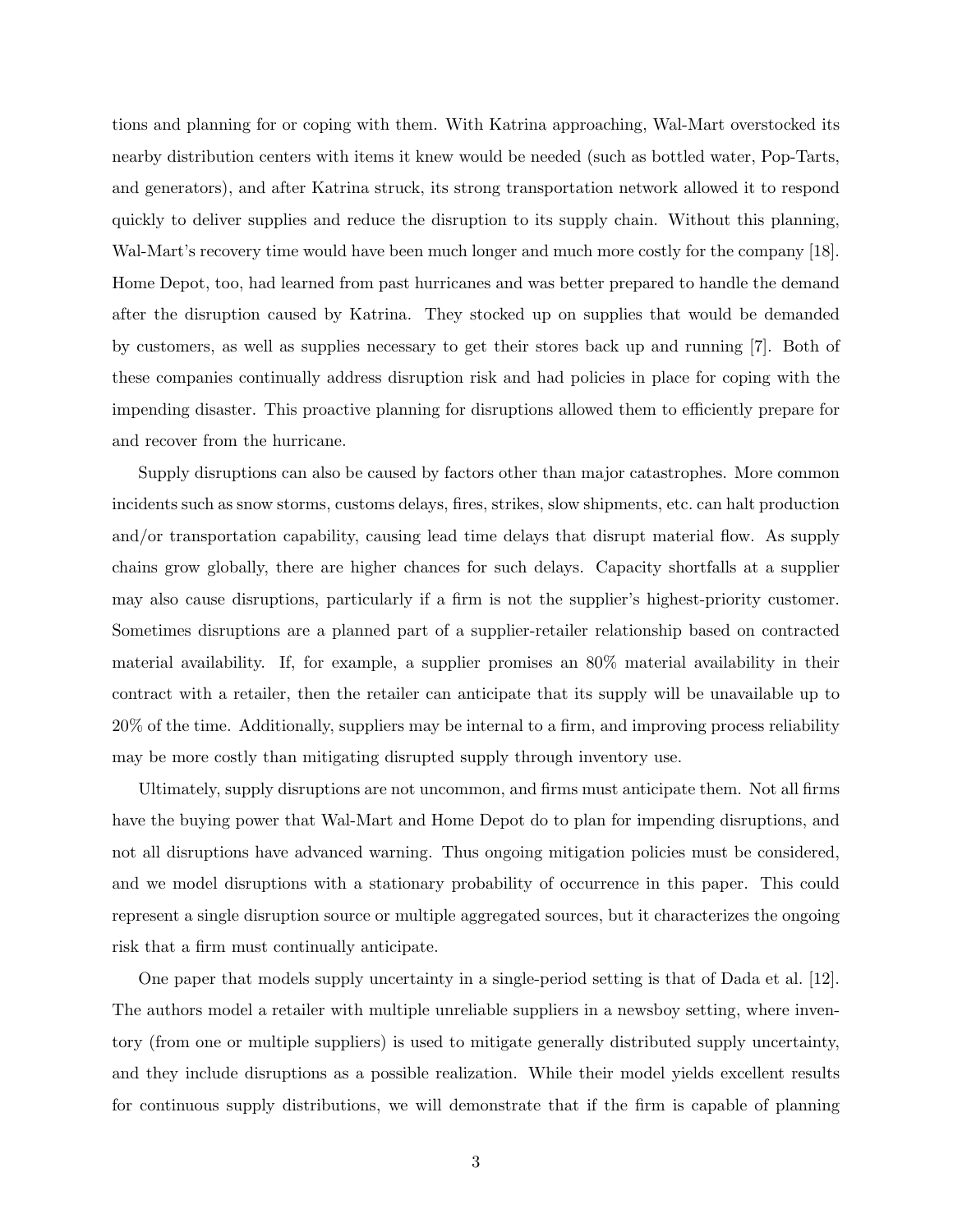proactively for future periods and the disruption risk is significant (the penalty costs for shortages are high and/or disruptions have a high probability of occurrence), the optimal base-stock levels are underestimated by single-period models. Tomlin and Wang [39] also employ a single-period model to examine dual-sourcing and mix-flexibility decisions when disruptions are present, as do Babich et al. [4] for multiple competing suppliers. We will demonstrate that single-period models also underestimate the need for back up suppliers, because they do not adequately capture the long-term risk of stocking out for multiple periods.

Another single-period model for supply disruptions is presented by Chopra, Reinhardt, and Mohan [11]. The authors consider yield uncertainty as well as disruptions in a single-period setting. They compare their optimal solution to that of a "bundled" solution, in which disruptions are not separately accounted for and the aggregate variance of the delivered quantity (accounting for both yield uncertainty and disruptions) is used for the solution. They demonstrate the error and increased costs incurred by bundling the two sources of uncertainty. We stress that one should not, as some authors have, interpret Chopra et al.'s work as a justification for ignoring one source of uncertainty when both are present (i.e., for optimizing them separately). Rather, the paper highlights the necessity of accounted for the two types of uncertainty correctly, as multiple factors affecting the same system, rather than treating them as a single random process.

In this paper, we illustrate the importance of considering multiple time periods when disruptions are present, using a model similar to that of Chopra et al. [11]. Our insights also apply, at least approximately, to other single-period disruption models, such as those of Dada et al. [12] or Tomlin and Wang [39].

Disruptions have a significant impact on future periods, and planning for these disruptions can have a significant impact on order quantities. Therefore we consider a multiple-period (in particular, infinite-horizon) model. Note that single-period models may be appropriate in some cases; for example, if product is perishable and can only be used in one period, or if a period is very long (e.g., the length of an entire selling season) and only one order may be placed to cover the season. However, single-period models are also used to find approximate solutions for the case when inventory may be carried period-to-period, and disruptions may last for relatively short periods. Therefore we focus on a system where orders may be placed periodically and disruptions may occur in any period, and assume that the length of one period is the same in either the single- or multi-period model. This allows us to demonstrate the importance of considering multiple periods if inventory may be carried and proactive measures may be taken.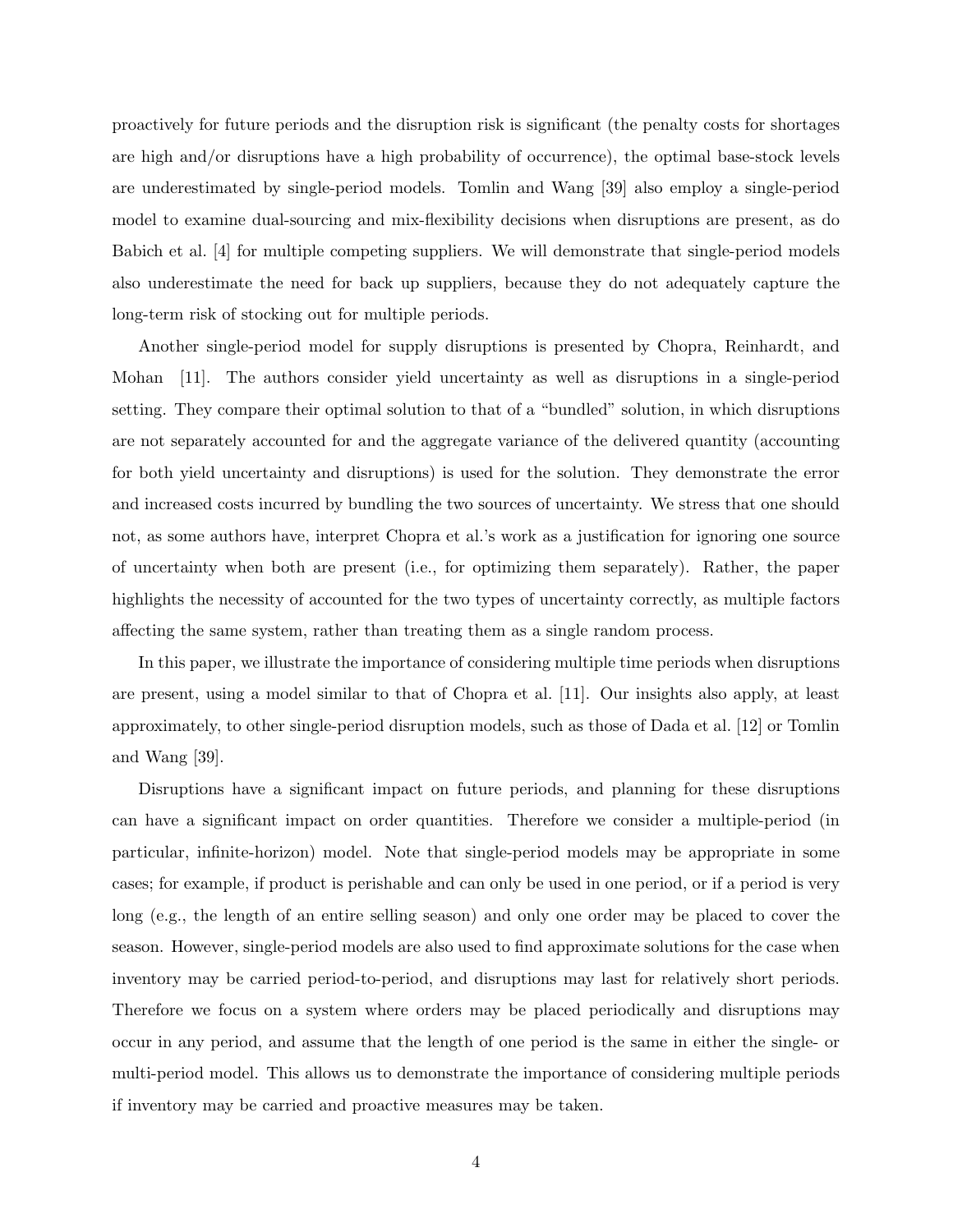We consider both a system with one unreliable supplier, as well as a system with one unreliable supplier and a second, perfectly reliable (but more expensive) supplier. We compare the costs of the system if the exact cost is used to optimize the decision variables with the cost if a single-period model is used. We demonstrate that our infinite-horizon model leads to solutions that provide lower expected costs, and that single-period models can lead to incorrect overall strategies for supply risk mitigation (e.g., acceptance instead of mitigation using alternate suppliers).

The remainder of the paper is structured as follows: Section 2 reviews the related literature, Section 3 presents the analysis for a single supplier and numerical comparisons of the exact and approximate solutions, Section 4 presents the same for the case in which a second supplier is available, and Section 5 presents conclusions and insights.

## 2 Literature

In this section we highlight literature focused on supply chain risk management, specifically focusing on papers considering mitigating the risk of supply disruptions or yield uncertainty. The terrorist attacks in 2001 motivated literature focusing on catastrophic disruption risk. Snyder et al. [32] thoroughly review supply disruption literature and discuss the significant growth of the field over the past decade. Sheffi [28, 29] and Simchi-Levi et al. [30] stress the importance of sharing risk throughout the supply chain and the dangers of disruptions to just-in-time (JIT) systems. They indicate that JIT systems can lack buffers for supply uncertainty and can be at high risk for interruption of material flow. Lean methods in supply chain management advocate the reduction of excess suppliers, but if a company reduces to too narrow of a supplier base it leaves that company at risk if something happens to disrupt the production of one or all of those few suppliers.

Tang [36] provides a review of initiatives in supply chain risk management and cites the need for more quantitative models. He suggests that global growth of supply chains has made them more susceptible to uncertainties, and that more models are needed to bridge the gap between operations research theory and the practice of managing supply uncertainty risk. Chapman et al. [8] also cite the need for operations models to capture more supply chain vulnerabilities. They describe supply chain vulnerability as a complex puzzle that must be pieced together to view the big picture in order to identify how to mitigate risks for the system as a whole. Typically the literature on supply uncertainty assumes that supply is either subject to complete disruptions or yield uncertainty. Yield uncertainty may be dependent on or independent of the actual order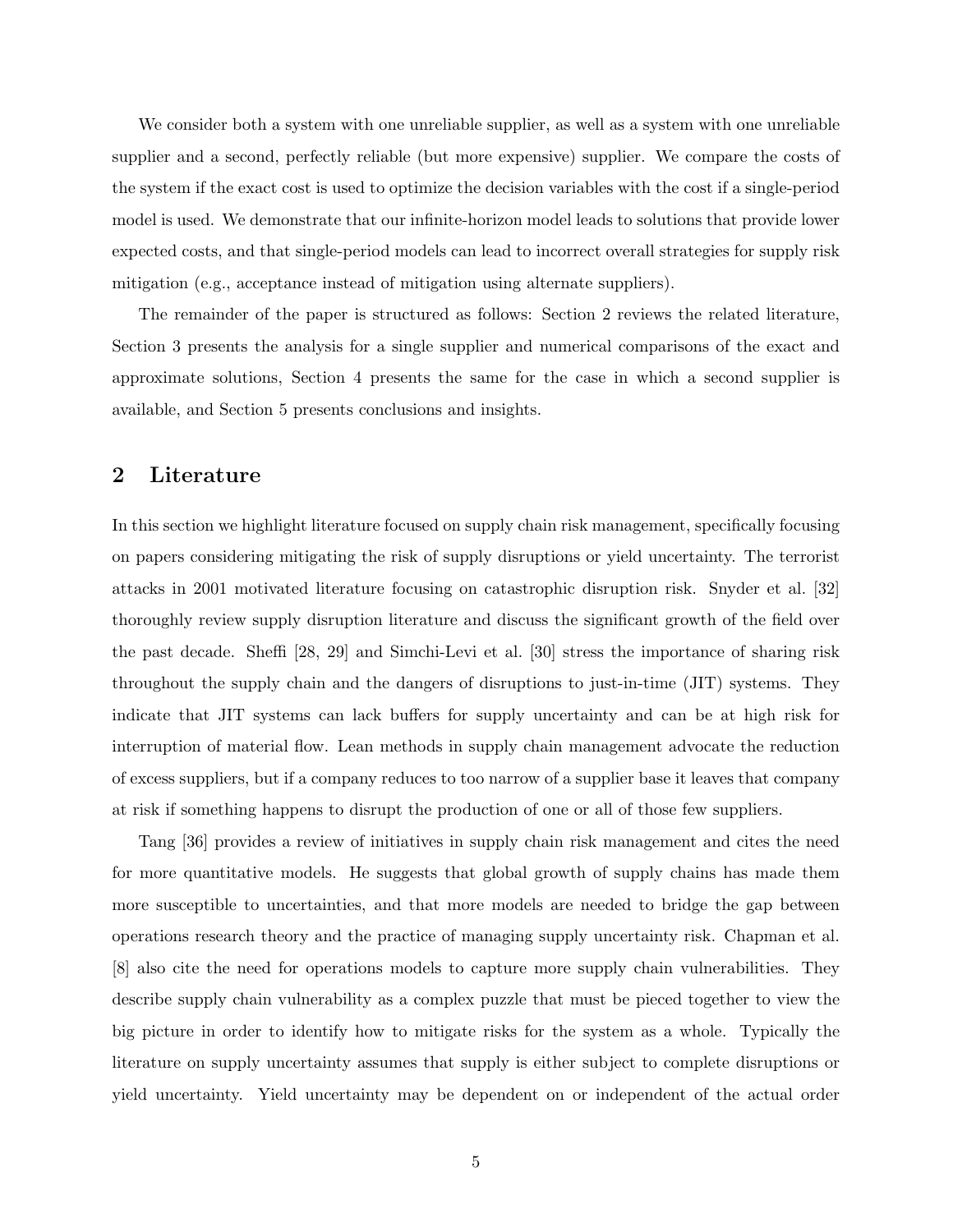quantity. Gerchak et al. [14] discuss multiplicative yield, where the order quantity is multiplied by a random variable, for one supplier over one and two periods. Dada et al. [12] extend the classical one-period, stochastic-demand newsboy model to consider multiple suppliers who may produce random supply based on the quantities ordered, and establish rules for when it is worthwhile to use less-reliable suppliers if they have low enough unit costs. Federgruen and Yang [13] also consider multiple suppliers subject to yield uncertainty in a one-period model and develop an approximation for the expected shortfall. Yano and Lee [40] present a thorough review of yield uncertainty models. They identify the three challenges of modeling these systems as modeling the costs, the yield itself, and the performance characteristics. The models they review include general models, single-stage continuous-time models, discrete-time models, and complex manufacturing systems (under which multi-period models are classified). They stress that these systems are very complex and since closed-form solutions are often unachievable, valid heuristics must be further studied and developed.

Supply disruptions often complicate inventory models significantly. Typically disruptions are modeled as events which occur randomly and may have a random length; in this way the supplier can be modeled as either on or off. Parlar and Berkin [22] introduce disruptions in the EOQ model (corrections for their model were published by Berk and Arreola-Risa [6]). Parlar and Perry [23, 24] extend the uncertain-supply EOQ model to allow for non-zero reorder points, and introduce multiple suppliers to the model. Snyder [31] introduces an approximation for Parlar and Berkin's uncertain-supply EOQ model which, unlike the exact model, can be solved in closed form.

Non-EOQ models with disruptions have also been examined. Schmitt et al. [27] prove several results for a periodic-review base-stock inventory system that we will draw on in this paper. Gupta [15] examines a  $(Q, r)$  system with Poisson-distributed demand, a supplier subject to disruptions, and lost sales. He discusses the impact of lead times and indicates that they can be the dominant factor in setting optimal parameter values. Arreola-Risa and DeCroix  $|1|$  consider an  $(s, S)$  system subject to disruptions where only a fraction of the orders are backordered. They indicate that the dominant factor in this model is typically the relationship between the cost parameters. Krishnamoorthy and Raju [17] also consider an  $(s, S)$  system; while their models do not incorporate disruptions, they focus on alternate sourcing strategies if demand uncertainty leads to a need for supply that cannot be met in time by an original supplier and must be satisfied from local sources.

Parlar [21] evaluates a  $(Q, r)$  system with disrupted supply, random demand, and random lead times, and demonstrates the increase in cost from using solutions that ignore disruptions. Gurler and Parlar [16] expand this model to consider multiple suppliers that may each be disrupted. They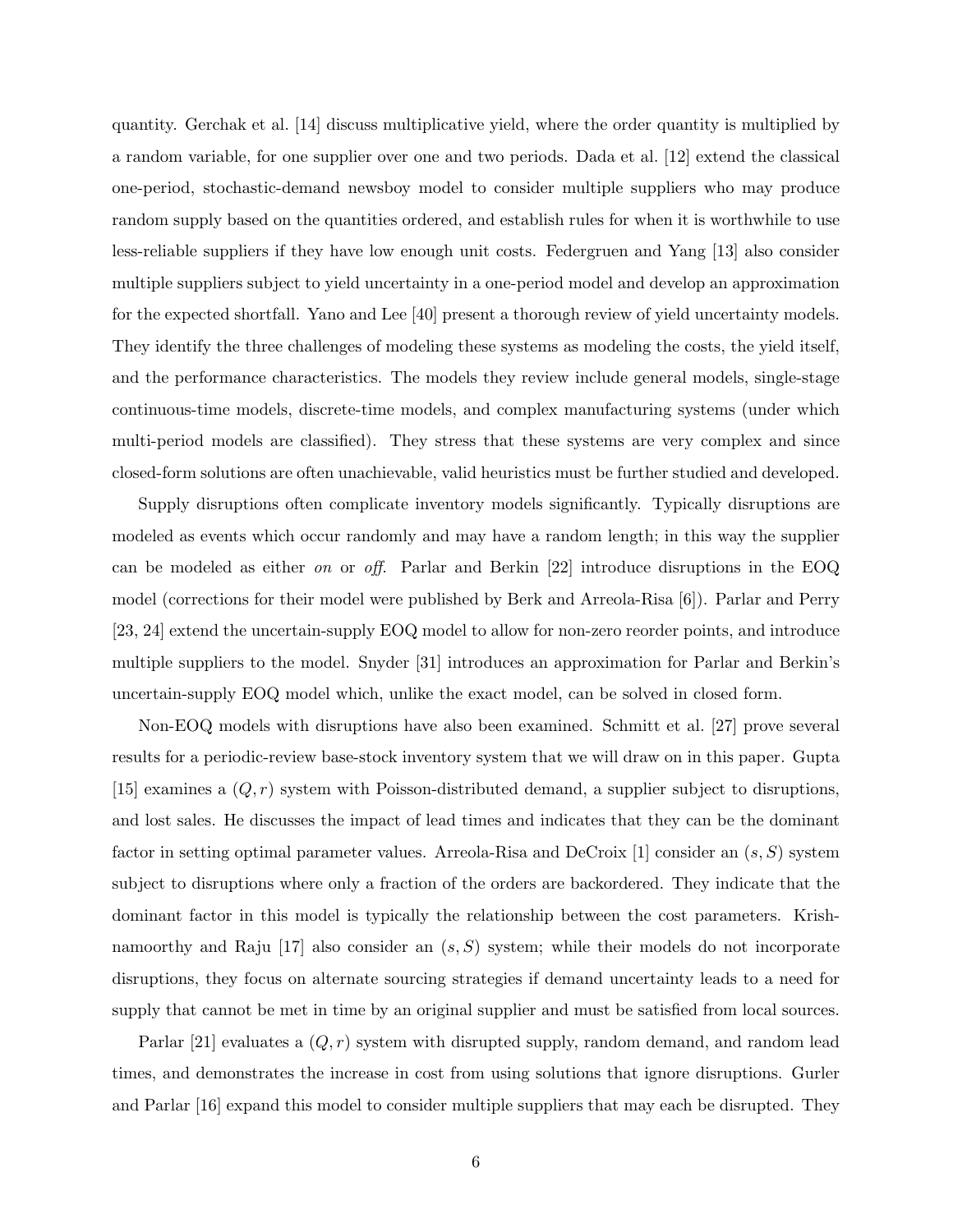indicate that a policy where different quantities are ordered based on the number of suppliers available would improve costs.

Using any state-dependent data available is commonly advocated. Song and Zipkin [35] examine ordering based on available system information. They model supply uncertainty using variable lead times and indicate that it is important to change the order quantity based on the quoted lead time at the time of the order. Tomlin and Snyder [34] advocate using available system information to improve ordering decisions. They model a periodic review system where advanced warnings of disruptions may be available. Lodree and Taskin [19] incorporate hurricane warnings into their disaster-planning inventory model, where they update stocking quantities based on updated hurricane wind speed data. Ross et al. [26] also include state-dependent information where both disruption and demand probabilities may change. They construct a continuous time Markov chain model for costs and show that using time-dependent solutions provides lower costs and added robustness.

Our terminology for describing strategies for coping with supply uncertainty is borrowed from Tomlin [37], who discusses three types of strategies: inventory control, sourcing, and acceptance. Inventory control strategies involve the ordering and stocking decisions and can be considered mitigating, proactive techniques. Sourcing strategies are contingency plans and can be reactive to an actual shortage or used proactively in planning for a potential shortage, and involve using backup suppliers. Acceptance is used when the cost of coping with uncertainty outweighs the losses involved in passively accepting it. Tomlin [38] discusses the impact of supplier reliability forecasting on the decision of whether to source from a second supplier, and Tomlin and Wang [39] consider a combination of dual-sourcing and mix-flexibility to handle unreliable supply. Babich et al. [4] discuss pricing competition between multiple suppliers, all of whom have a disruption risk. They focus on a single uncertain demand and model the retailer's profits based on the number of suppliers they choose to order from. Babich et al. [3] model multiple suppliers with yield uncertainty and show how restrictions on investment funds can restrict the number of suppliers that would otherwise be optimal.

Chopra, Reinhardt, and Mohan [11] (hereafter referred to as CRM) consider a case where the primary supplier is unreliable and there exists a backup supplier who is perfectly reliable but more expensive. They consider deterministic demand and model the unreliable supplier with random yield and the possibility of a disruption. Their decision variables are the order quantity from the unreliable supplier and the quantity to reserve from the second supplier. This reservation quantity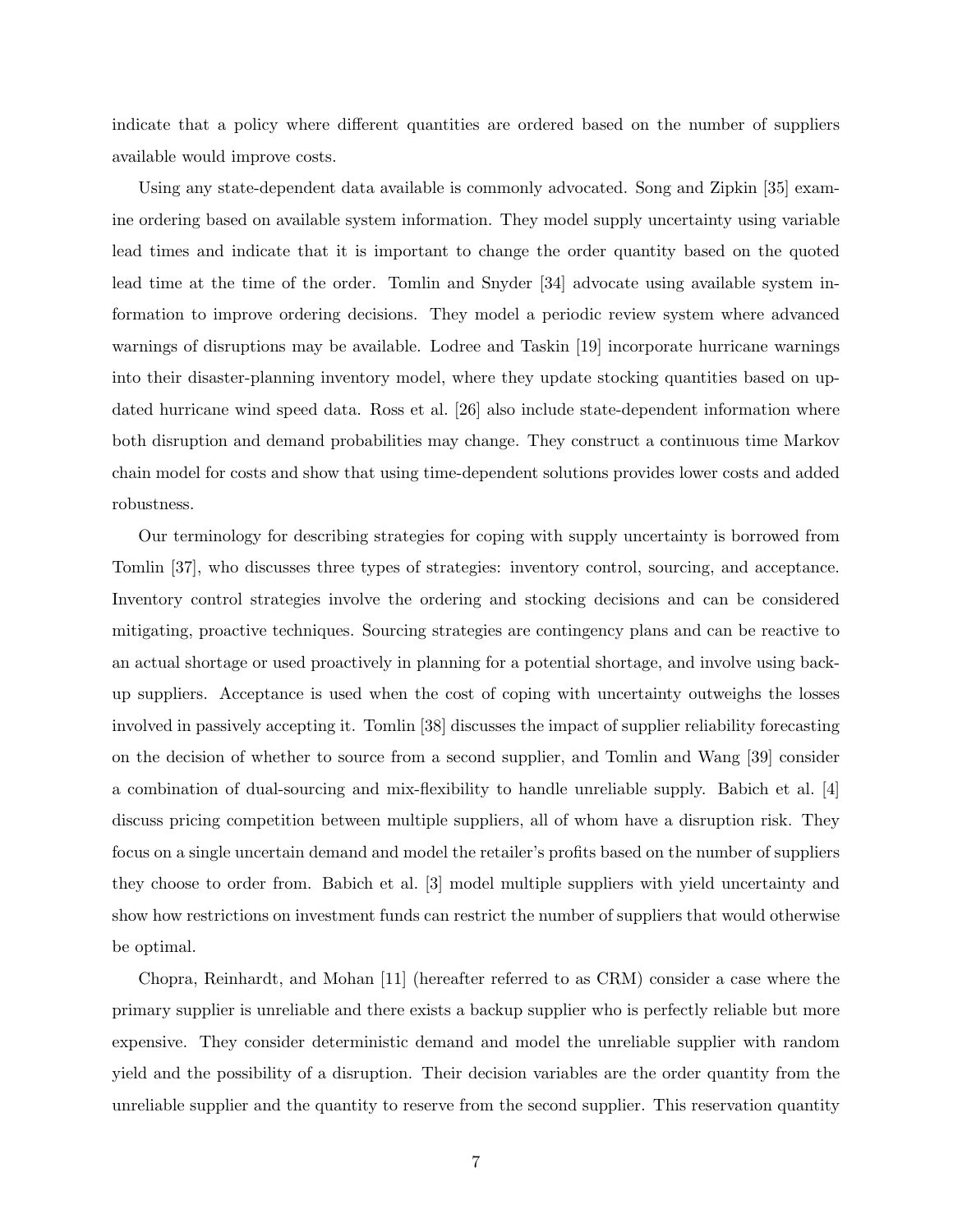is the maximum amount that can be ordered in the case of a supply shortage, and has an associated per-unit cost. Their analysis considers only a single-period model, assuming that inventory and backorders are not carried period-to-period.

CRM develop closed-form solutions for the optimal order quantity and reservation quantity. They then compare these results to the quantities which would be ordered if the inventory manager bundled the variance (i.e., assumed that the periods in which zero items are received are governed by the yield uncertainty process rather than the disruption process), and demonstrate the cost increases that arise. They conclude that bundling the variance causes over-ordering from the primary supplier and under-utilization of the secondary supplier.

We consider an inventory system that faces both yield uncertainty and the risk of complete supply disruptions simultaneously. Unlike CRM, we consider a multi-period setting to take advantage of inventory as both a proactive and a reactive tool. We consider both single-supplier and twosupplier models and compare optimal order policies to those found using single-period models. We show that if the newsboy fractile and/or disruption probability are high, using a single-period approximation causes under-ordering from the primary supplier. We demonstrate that single-period time truncation distorts the optimal order quantities, increases the cost, and may lead to the wrong overall strategy for supply risk mitigation.

## 3 Single-Supplier Model

#### 3.1 Assumptions

We consider a firm that procures product from a single supplier subject to yield uncertainty and randomly disrupted supply. The firm operates under a periodic-review base-stock policy, with s representing the base-stock level. The sequence of events in each period is as follows: the firm observes the current inventory level (IL), places an order of size s−IL, either receives supply (bringing the inventory level to a value y) or receives nothing (in a disrupted period), realizes demand, and incurs costs.

We assume zero lead time and deterministic demand (d per period), and that unmet demands are backordered. The base-stock level, s, is our decision variable. We use  $\pi_i$  to denote the steadystate probability that the system has been disrupted for i consecutive periods,  $i \in [0, \infty)$ , and assume that disruptions last an integer number of periods. The  $\pi_i$  form the pdf of the disruption process. They may arise from a simple discrete-time Markov process with on and off states (as in,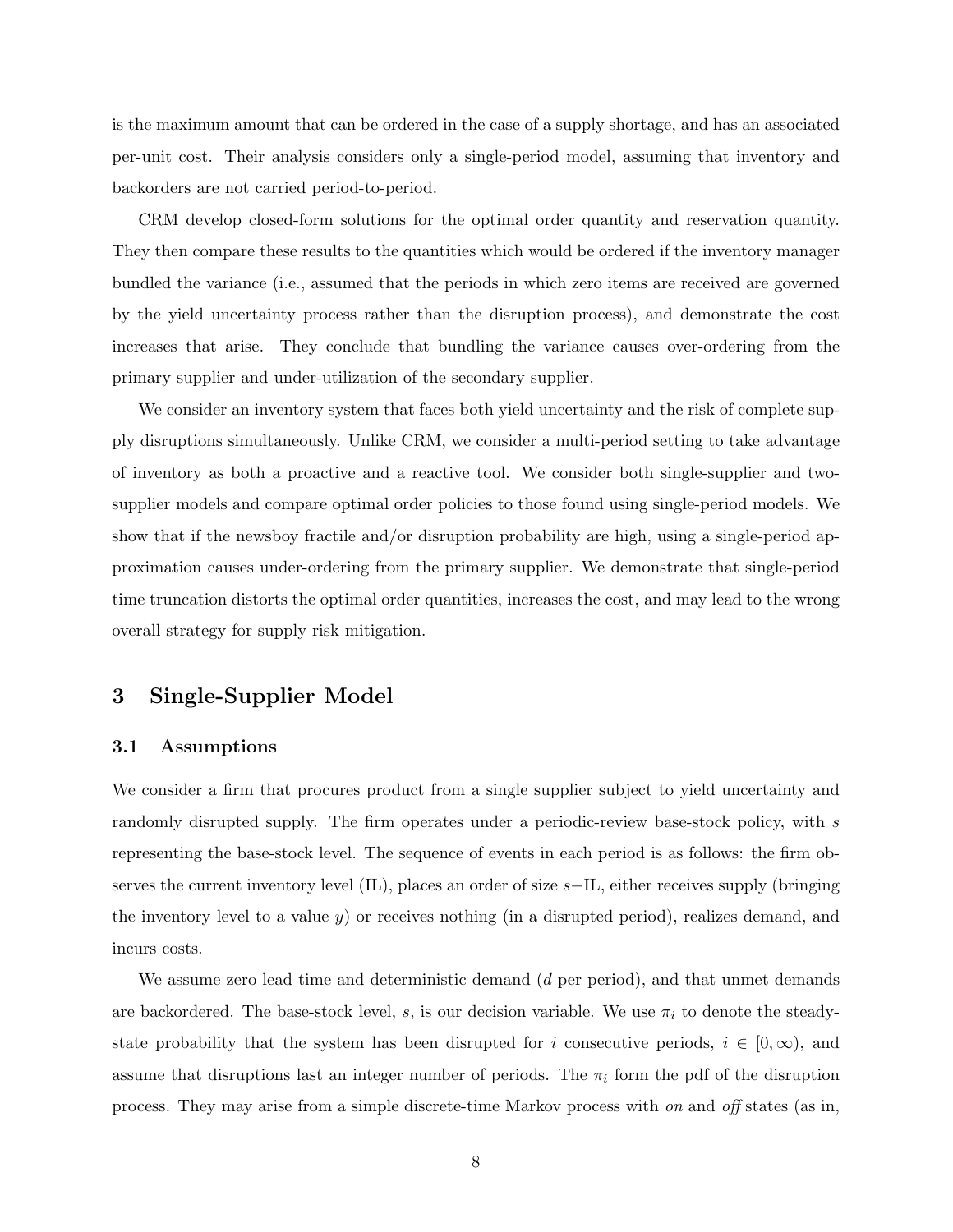e.g.,  $[20, 25, 27, 33]$ , or from a more general supply process (as in, e.g.,  $[37]$ ). Since an *i*-period disruption cannot occur unless an  $(i - 1)$ -period disruption has already occurred,  $\pi_i \leq \pi_{i-1}$  for all  $i \geq 1$ , but our mathematical results do not require this.

During non-disrupted periods, the yield has an additive random quantity  $w$ . We assume  $w$  is generally distributed with mean  $\overline{w}$  and is independent of the order quantity. Thus  $y = s + w$ . In some applications (e.g., defective products) w is always non-positive, while in others (e.g., batch processing of chemicals), it may be positive or negative. Our model accommodates either case. We use the notation  $f(\cdot)$ ,  $F(\cdot)$ , and  $G(\cdot)$  to denote the pdf, cdf, and loss function of w, and  $f_y(\cdot)$ ,  $F_y(\cdot)$ , and  $G_y(\cdot)$  to denote the same for y. We assume the probability of a negative delivery from the supplier is negligible  $(F(-s) \approx 0)$ , as is the probability of receiving more than d plus the base-stock level  $(1 - F(d) \approx 0)$  so that an order will be placed in every period; however, we use  $-\infty$  and  $\infty$ as the upper and lower limits for integrals involving w.

The cost parameters are given by  $C_o$ , the overage cost per unit per period, and  $C_u$ , the backorder cost per unit per period. Typically  $C<sub>o</sub> < C<sub>u</sub>$ , but this is not required for analysis. We refer to  $C_u$  $\frac{C_u}{C_o + C_u}$  as the newsboy fractile.

We first analyze the exact cost function and discuss its solution, then discuss an approximate method for evaluating the cost: single-period truncating. We assume that no other strategies are available for mitigating the supply uncertainty (no backup supplier is available), thus acceptance and inventory control are the only recourse options. We relax this assumption in Section 4.

#### 3.2 Analysis of the Single-Supplier Model

#### 3.2.1 System Costs

A successful period (one without a disruption) incurs the following expected cost:

$$
C_o \int_d^{\infty} (y-d) f_y(y) dy + C_u \int_{-\infty}^d (d-y) f_y(y) dy \tag{1}
$$

For the last in a string of  $i - 1$  successive disrupted periods,  $i \geq 1$ , the firm will have observed id total units of demand since the last successful delivery brought the inventory level to y. Thus the expected cost in such a period is:

$$
C_o \int_{id}^{\infty} (y - id) f_y(y) dy + C_u \int_{-\infty}^{id} (id - y) f_y(y) dy \tag{2}
$$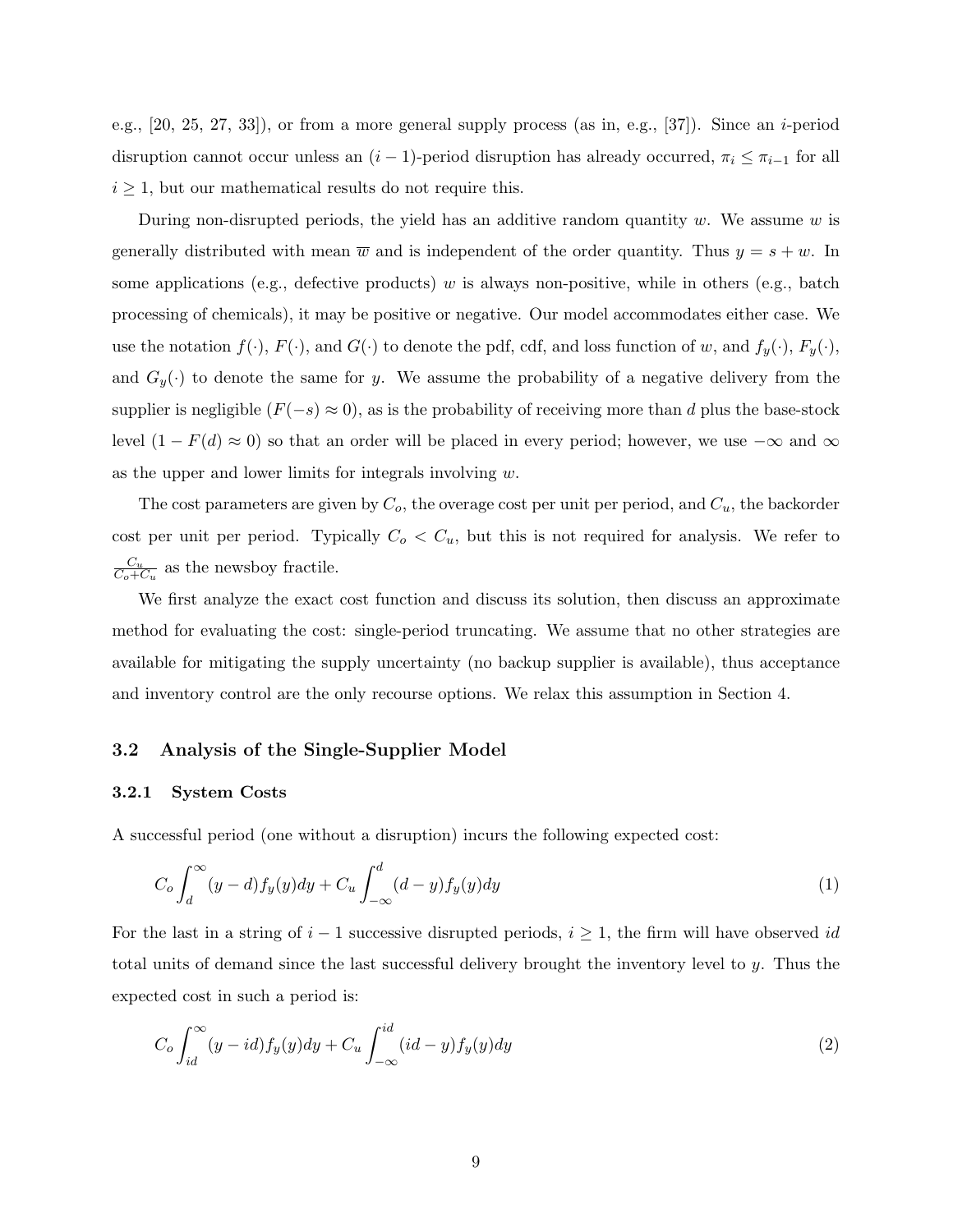Essentially after every period we have newsboy-like costs centered around id, but with the variability coming from supply instead of demand. Then the total expected cost is:

$$
C_{1s}(s) = \sum_{i=1}^{\infty} \left[ \pi_{i-1} \left( C_o \int_{id}^{\infty} (y - id) f_y(y) dy + C_u \int_{-\infty}^{id} (id - y) f_y(y) dy \right) \right]
$$
(3)

(The subscript 1s indicates "one supplier".) Since  $y = s + w$ , we can rewrite the expected cost as:

$$
C_{1s}(s) = \sum_{i=1}^{\infty} \left[ \pi_{i-1} \left( C_o \int_{id-s}^{\infty} (s+w-id) f(w) dw + C_u \int_{-\infty}^{id-s} (id-s-w) f(w) dw \right) \right]
$$
(4)

This can be reduced to the form in the following proposition.

Proposition 1 The expected cost for a retailer that has additive yield uncertainty and is subject to disruptions is:

$$
C_{1s}(s) = -C_u(s+\overline{w}) + \sum_{i=1}^{\infty} \left[ \pi_{i-1} \left( C_u i d + (C_o + C_u) G(id - s) \right) \right]
$$
(5)

where  $G(x) = \int_x^{\infty} (t-x) f(t) dt$  represents the loss function for w.

Proof: See the Appendix, Section A.1.

The next proposition provides the first-order condition for the s that minimizes  $C_{1s}(s)$ .

**Proposition 2**  $C_{1s}(s)$  is convex, and the s that minimizes  $C_{1s}(s)$  satisfies

$$
C_o - (C_o + C_u) \sum_{i=1}^{\infty} [\pi_{i-1} F(id - s)] = 0
$$
\n(6)

Proof: See the Appendix, Section A.2.

Since s appears in the argument to  $F(\cdot)$  in an infinite number of terms, each time with a different multiple of d, there is no known closed-form solution to the first-order condition, though Schmitt et al. [27] provide an approximation that can be solved in closed form when  $w$  is normally distributed. To find  $s^*$  exactly, we must use line-search techniques; this is the approach we take in our computational studies.

#### 3.2.2 Special Cases

We can use Proposition 2 to find a closed-form expression for  $s^*$  in the special case in which there is yield uncertainty but no disruptions  $(i,$  the number of consecutive disruptions, is always equal to  $0$ :

$$
\frac{d}{ds}C_{1s,i=0}(s) = C_o - (C_o + C_u)F(d - s) = 0
$$
  
\n
$$
\Rightarrow s_{i=0}^* = d - F^{-1}\left(\frac{C_o}{C_o + C_u}\right)
$$
\n(7)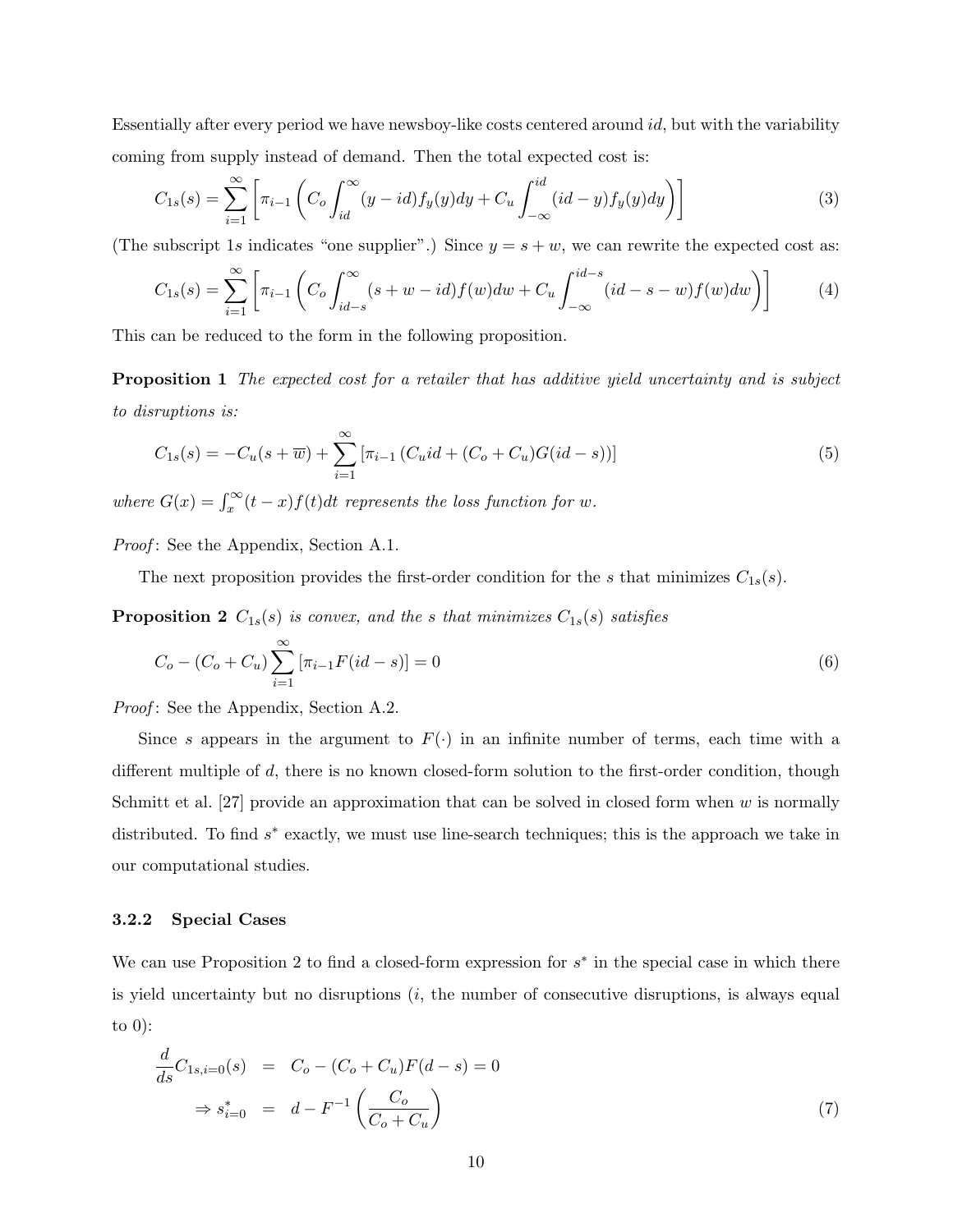Unless  $\overline{w} > 0$  or  $C_o > C_u$  (both of which are somewhat unusual), we will have  $F^{-1}\left(\frac{C_o}{C_o+1}\right)$  $\frac{C_o}{C_o+C_u}\Big) < 0.$ Thus the firm operates with a base-stock level which is equal to the demand plus a positive quantity that depends on the cost and yield parameters, paralleling the newsboy safety stock concept under demand uncertainty. This significance of the newsboy fractile in supply uncertainty models has been discussed by Dada et al. [12] for multiple suppliers and by Tomlin [37] and Schmitt et al. [27] for supply disruptions.

It is also interesting to consider the case in which there is no yield uncertainty but there may be supply disruptions. In this case, the optimal base-stock level is an integer multiple of d [37]. Then we can write the cost as follows. (We use  $a^+ \equiv \max\{a, 0\}$  and  $a^- \equiv \max\{-a, 0\}$ .)

$$
C_{1s,w=0}(s) = \sum_{i=1}^{\infty} \pi_{i-1} (C_o(s - id)^+ + C_u(id - s)^+) \tag{8}
$$

In this case, the optimal solution is given by

$$
s^* = j^*d \text{ where } j^* \text{ is the smallest } j \ge 1 \text{ such that } \sum_{i=1}^j \pi_{i-1} \ge \frac{C_u}{C_u + C_o}. \tag{9}
$$

(This is a special case of a result by Tomlin [37]. See also Schmitt et al. [27].) Thus the newsboy fractile,  $\frac{C_u}{C_u+C_o}$ , is the service level for the system. The optimal base-stock level is an increasing step function of  $\pi_i$  and the newsboy fractile, with the steps decreasing in width as each increases. As the disruption risk or required service level increase, the optimal solution is to stock additional periods' worth of demand.

#### 3.3 Truncating the Time Periods

We now evaluate an approximation which truncates the time horizon to a single period. Unmet demands are lost and excess inventory has no value. One can show that the optimal solution in this case is

$$
s_t^* = d - F^{-1} \left( \frac{C_o}{C_o + C_u} \right). \tag{10}
$$

(CRM prove this in an earlier draft of their paper [10]). The right-hand side of (10) is equal to that of (7), which we likened to a single-period newsboy solution. This is a special case of the general model presented by Dada et al. [12].

Note that  $s_t^*$  is independent of disruption risk, which seems counter-intuitive. Since extra inventory is not carried into the future in this system, over-ordering will not help mitigate future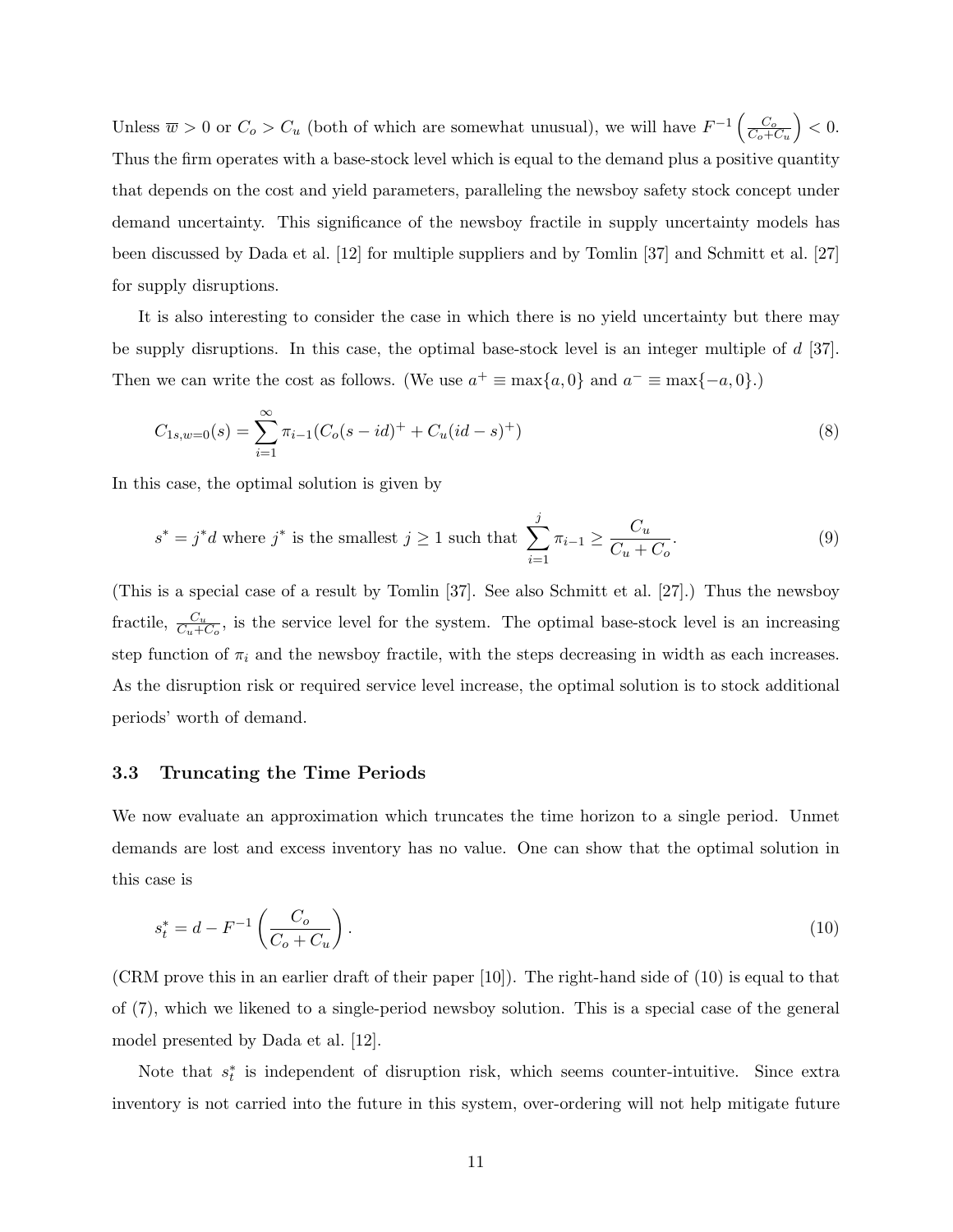| Variable                                 | Value |
|------------------------------------------|-------|
| $d$ (demand)                             | 100   |
| $\sigma$ (supply st.dev.)                |       |
| $\alpha$ (disruption probability)        | 0.02  |
| $\beta$ (recovery probability)           | 0.5   |
| $\frac{C_u}{C_c+C_u}$ (newsboy fractile) | 0.95  |

Table 1: Single-Supplier Model Parameters

disruptions. Only yield uncertainty can be mitigated in this system. Essentially the acceptance strategy is being used here to handle disruptions. This is the crux of the error that results from using a single-period model for inventory problems with disruptions.

#### 3.4 Numerical Results: Single-Supplier System

In the sections that follow, we explore the impact of varying  $\frac{C_u}{C_u+C_o}$  and disruption parameters on the optimal solution and its expected cost. We must first specify a distribution for disruptions and yield. We assume disruptions follow a discrete-time Markov chain with 2 states, disrupted and non-disrupted. The transition probability from the non-disrupted to the disrupted state is given by  $\alpha$  (called the disruption probability), and that from the disrupted to the non-disrupted state by  $\beta$  (the recovery probability). This allows us to test the impact of both the frequency and the duration of disruptions. Following CRM, we assume the yield is normally distributed with mean 0 and variance  $\sigma^2$ . Note that this means the quantity received from the supplier may exceed that which was ordered, but this assumption is not unreasonable; for example, CRM suggest this distribution would be valid in cases where contracts are based on production starts but yield is random, such as in flu vaccine or semiconductor manufacturing [11].

We use the parameter values given in Table 1 as a base setting.

#### 3.4.1 Impact of the Newsboy Fractile

We first evaluate the optimal base-stock level as the newsboy fractile varies. The special cases presented in Section 3.2.2 demonstrate that this fractile acts as a service level requirement. We fixed  $C_o = 10$  and varied  $C_u$ . We optimized (5) numerically and constructed Figure 1(a) to demonstrate the optimal base-stock level for different values of  $\frac{C_u}{C_u+C_o}$ . This graph demonstrates that the principles discussed in Section 3.2.2 regarding equation (9) still hold when yield uncertainty is present. Each sharp vertical climb in the optimal solution curve occurs when  $j$  must increase by 1 in order to maintain  $\sum_{i=1}^{j} \pi_{i-1} \geq \frac{C_u}{C_u + 1}$  $\frac{C_u}{C_u+C_o}$ . These climbs do not move among exactly integer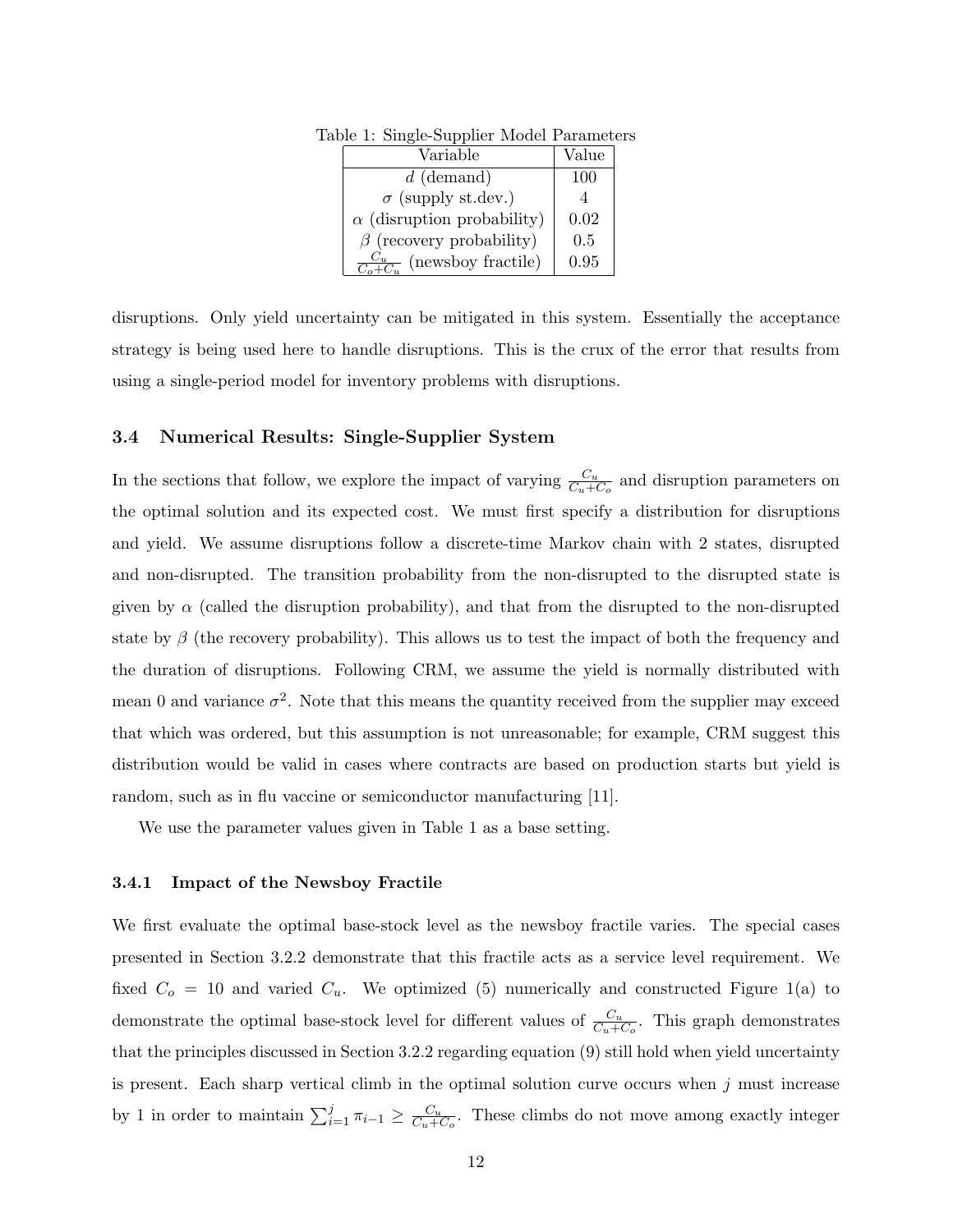

Figure 1: (a) 1-supplier Model s Solutions and (b) Truncated Solution Error versus  $\frac{C_u}{C_u+C_o}$ 

multiples of the demand; the stochasticity of the yield causes the optimal base-stock level to be slightly below an integer number of periods of demand for lower  $\frac{C_u}{C_u+C_o}$  and become slightly above that integer number of periods of demand as  $\frac{C_u}{C_u+C_o}$  approaches the next jump point. Figure 1(a) clearly demonstrates that as the cost of stockouts increases, the optimal inventory strategy involves stocking extra periods of demand to mitigate the risk of stockouts from disruptions.

Figure 1(a) also includes the truncated model's base-stock level,  $s_t^*$ . The truncating approximation fails to recognize the need to stock multiple periods of demand for high newsboy fractiles, because it stocks for the current period only and ignores future disruptions. It consistently underestimates the required base-stock level. We present the error that the truncated model provides in terms of increased cost and understocked inventory in Figure 1(b). For newsboy fractile values of 99% and 99.5% the cost increases from the truncated model are 91% and 202%, respectively, demonstrating the importance of accounting for future periods.

#### 3.4.2 Impact of Supply Parameters

We also varied the supply parameters to view their effects on the optimal and truncated solution. We found that changes in  $\sigma$  did not have a large impact on the differences between the models. Both models increase s to add more safety stock as  $\sigma$  increases, and the relative cost error (depending on the newsboy fractile or disruption parameters) remains roughly the same. Due to space considerations, we omit detailed results here.

The disruption and recovery probabilities,  $\alpha$  and  $\beta$ , do have a large impact on the difference between the two models. We set the newsboy fractile equal to 95% ( $C_u = 190$ ), and varied  $\alpha$  and β. Figure 2 illustrates the impact of  $\alpha$  on the solutions, and Figure 3 illustrates the impact of β.

The error that results from using a truncated model is clear from both figures. In Figure 2, when the disruption probability increases, the exact model stocks multiple periods of demand, for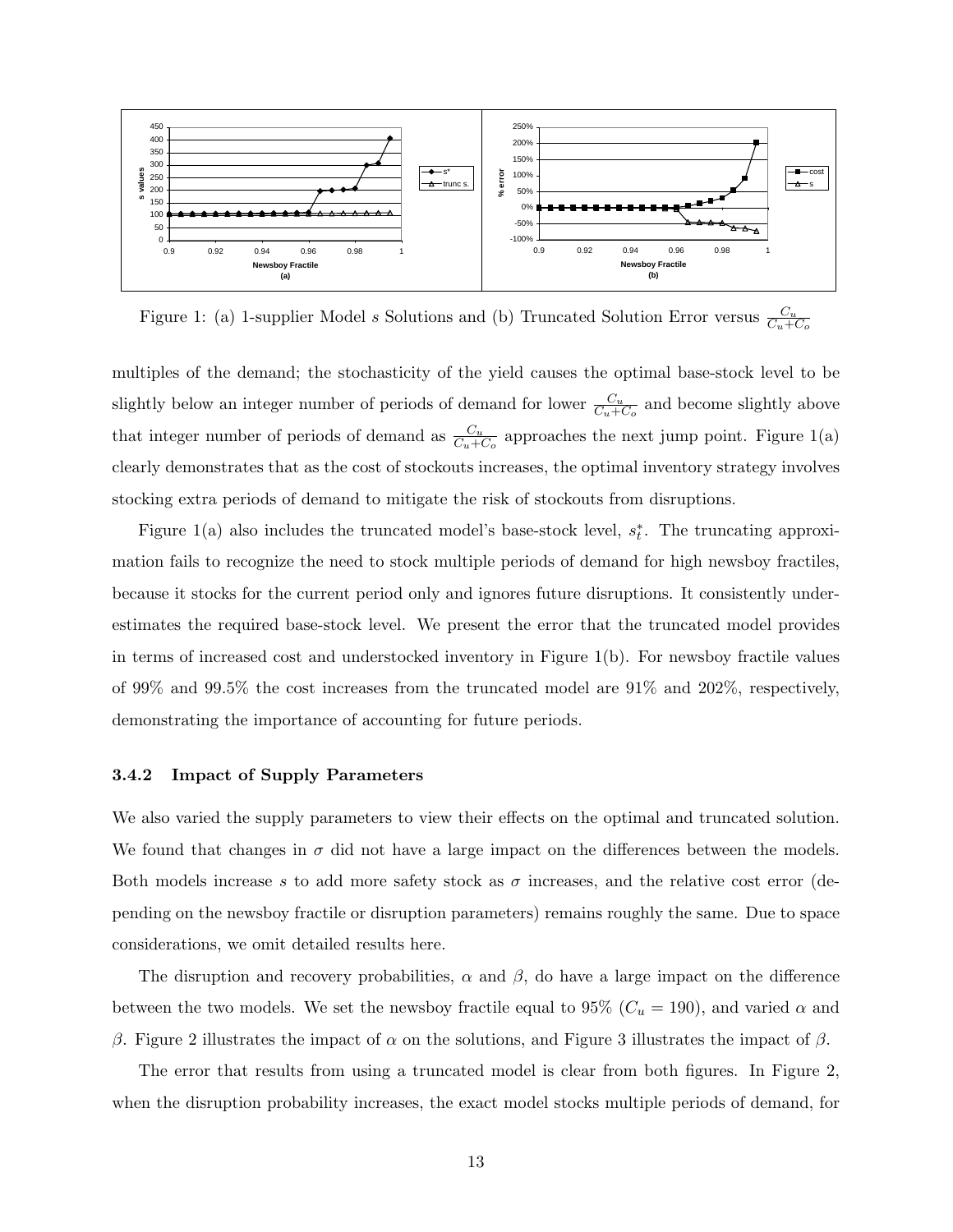

Figure 2: (a) 1-supplier Model s Solutions and (b) Truncated Solution Error versus  $\alpha$ 



Figure 3: (a) 1-supplier Model s Solutions and (b) Truncated Solution Error versus  $\beta$ 

the same reasons that it does when the newsboy fractile increases, as in Figure 1. The truncated model never allows for the switch in strategy, in which significant inventory should be held in order to mitigate the disruption risk. Similarly, when the recovery probability is very small, the truncated model significantly underestimates the necessary base-stock level, even when the disruption probability is also small ( $\alpha = 0.02$ ). For example, when  $\beta$  is 5%,  $s_t$  is 96% smaller than  $s^*$ . Thus the long-term risks posed by disruptions are not adequately captured by the truncated model; full inventory back-up is clearly optimal if the disruption risk is significant enough, and the truncated model never chooses that strategy.

## 4 Two Supplier Model

#### 4.1 Assumptions

Suppose now that the firm has a second supplier available who is perfectly reliable; it always delivers exactly what is ordered. However, capacity must be reserved at this reliable supplier, and the firm cannot order more than it reserves. The firm pays r per unit reserved (regardless of whether it actually orders these units), and then an additional cost  $p_2$  per unit actually ordered. We also assume the firm pays  $p_1$  per unit received from the first supplier. (We ignored this cost in the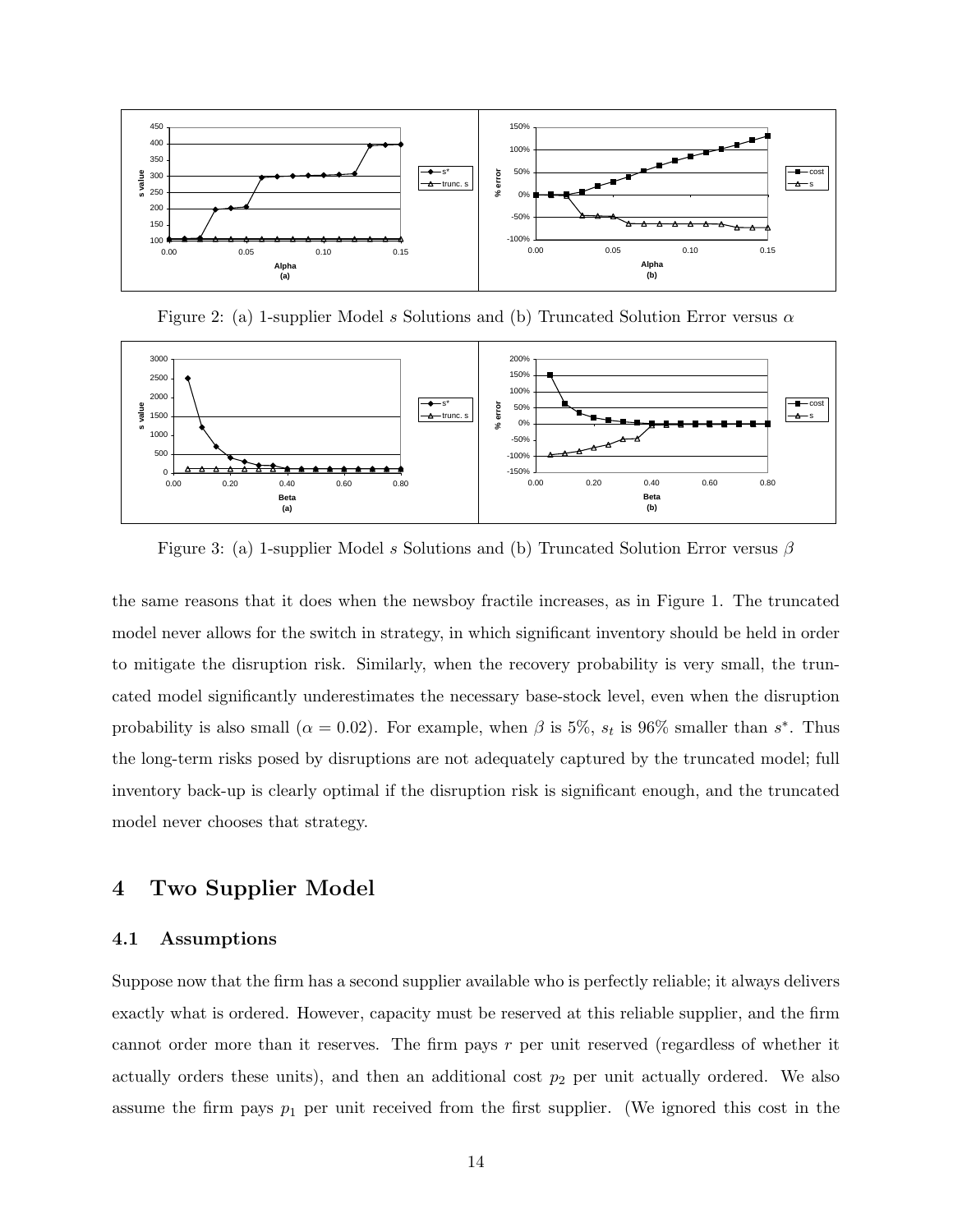single-supplier model since the mean number of units ordered per period, and hence the mean ordering cost per period, is a constant, independent of s.) The total number of units that the firm reserves per period is denoted  $R$  and is a decision variable, as is  $s$ , the base-stock level for the primary supplier.

To avoid trivial instances, we assume that  $p_2 + r > p_1$ , meaning it is less expensive to buy a product from the primary (though unreliable) supplier. Also, since we assume that supply can never be negative and demand is deterministic, we have the following intuitive result, whose proof we omit.

**Lemma 3** If demand is deterministic and the second supplier is perfectly reliable, then  $0 \leq R^* \leq d$ , where  $R^*$  is the optimal reservation quantity from the second supplier.

Since the second supplier is perfectly reliable, there would never be a need to reserve more than d from them. Although it may be beneficial for  $R$  to change from period to period to reflect current inventory levels and disruption status, we assume instead that the retailer chooses  $R$  at the start of the horizon and may not change it subsequently. This assumption is reasonable for a case where the relationship with the second supplier is contractual and terms must be fixed in advance, or where the second supplier cannot be flexible with their capacity allocation.

The sequence of events in each period is as follows: the firm observes the current inventory level  $(IL_{2s})$ . It places an order of size  $s - IL_{2s}$  from the primary supplier and either receives supply (bringing the inventory level to  $y$ ) or receives nothing (in a disrupted period); in either case, the resulting  $IL_{2s}$  is denoted x. Then if  $x < d$ , it orders  $\min\{R, d - x\}$  from the second supplier. We assume that the firm never orders more than  $d - x$  from the second supplier (that is, it does not place "proactive" orders from supplier 2). Finally, it realizes demand and incurs costs.

As in Section 3, we first analyze the exact cost function and discuss its solution, then discuss the truncating heuristic.

#### 4.2 Analysis of the Two-Supplier Model

#### 4.2.1 Expected Inventory Levels

The expected inventory level for the two-supplier model,  $E|IL_{2s}|$ , is used to determine the expected order quantities from the two suppliers, as well as the expected holding and stockout costs. Proposition 4 presents the expectation of the positive and negative parts of  $E[I_{2s}]$ .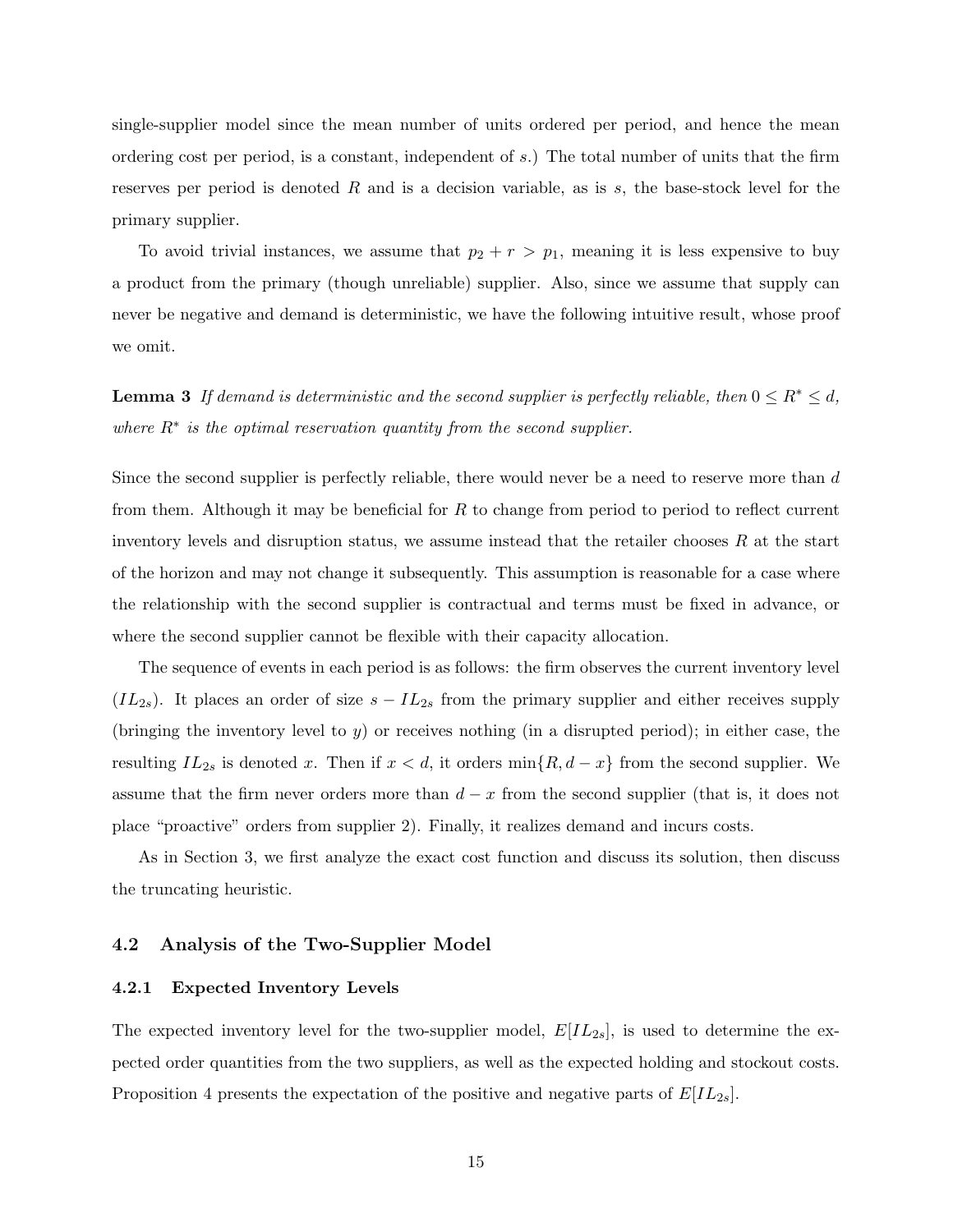Proposition 4 The expected positive and negative parts of the starting inventory level for the two supplier system are given by:

$$
E[IL_{2s}^{+}] = \sum_{j=1}^{\infty} \left[ \pi_{j-1} \int_{jd}^{\infty} (y - jd) f_y(y) dy \right]
$$
\n
$$
E[IL_{2s}^{-}] = \left[ \sum_{j=1}^{\infty} \left[ \pi_{j-1} \int_{-\infty}^{d-R} (j(d - R) - y) f_y(y) dy \right] +
$$
\n
$$
(1 - \alpha) \sum_{j=2}^{\infty} \sum_{k=1}^{j-1} \left[ \alpha^{j-1} \left( \int_{kd-R}^{kd} (j - k)(d - R) f_y(y) dy \right) +
$$
\n
$$
\int_{kd}^{(k+1)d - R} (jd - (j - k)R - y) f_y(y) dy \right) \right]
$$
\n(12)

Proof: See the Appendix, Section A.3.

#### 4.2.2 Supplier Order Quantities

In order to model the expected costs, we next characterize the order quantities from each supplier. Since the firm orders  $s - IL_{2s}$  from supplier 1, the expected order quantity for supplier 1 is  $s E[IL_{2s}]$ , where  $E[IL_{2s}] = E[IL_{2s}^+] - E[IL_{2s}^-]$ . (The latter quantities are obtained from Proposition 4.)

Next consider the second supplier. Recall that  $y$  is the inventory level after the last successful delivery from the first supplier. Suppose the first supplier has been disrupted for  $(j - 1)$  periods,  $j \geq 1$ . (If  $j = 1$ , then the supplier has experienced 0 consecutive disruptions; i.e., is in a successful delivery period). If  $y \leq jd-R$ , then the firm orders R from supplier 2. If  $jd-R < y < jd$ , it orders the difference,  $jd - y$ , and if  $y \geq jd$ , it orders nothing. Thus the expected quantity ordered in a given period from the second supplier, given that the period is the  $(j-1)^{st}$  consecutive disrupted period, is:

$$
\int_{-\infty}^{jd-R} Rf_y(y)dy + \int_{jd-R}^{jd} (jd-y)f_y(y)dy\tag{13}
$$

#### 4.2.3 Expected Cost

The expected holding and penalty costs are  $C_0E[IL_{2s}]^+$  and  $C_uE[IL_{2s}]^-$ , respectively. Thus we have the following total expected cost:

$$
C_{2s}(s,R) = \sum_{i=1}^{\infty} \pi_{i-1}p_2 \left( \int_{-\infty}^{id-R} Rf_y(y)dy + \int_{id-R}^{id} (id-y)f_y(y)dy \right) +
$$
  
\n
$$
C_oE[IL_{2s}^+] + C_uE[IL_{2s}^-] + \pi_0 p_1 (s - E[IL_{2s}]) + rR,
$$
\n(14)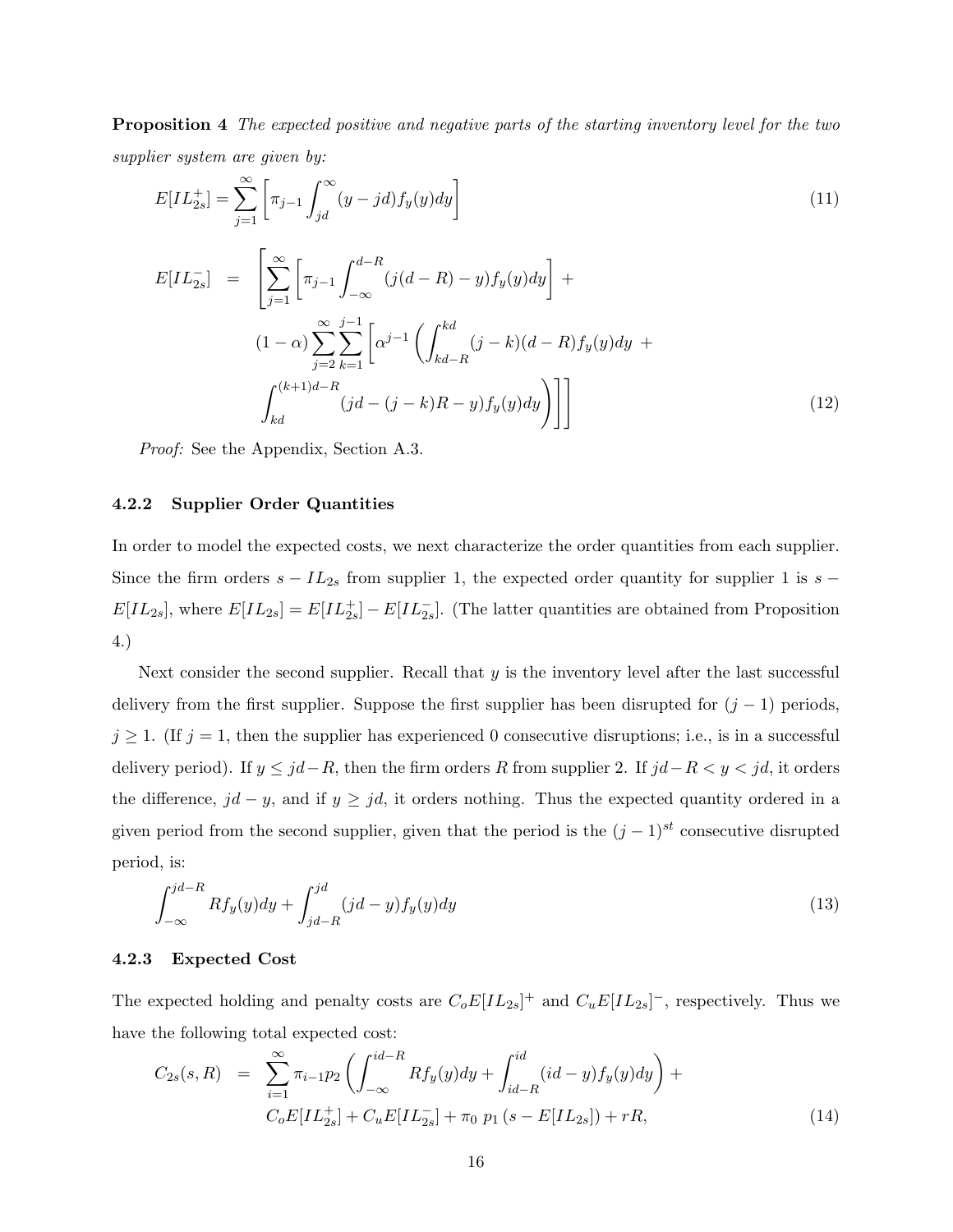where  $E[IL_{2s}^+]$  and  $E[IL_{2s}^-]$  are as given in Proposition 4. This is equivalent to the form given in the following proposition.

**Proposition 5** The expected cost for the two supplier model is given by:

$$
C_{2s}(s,R) = (p_2 + r)R + p_2 \sum_{i=1}^{\infty} \left[ \pi_{i-1} \left( G(id - s) - G(id - R - s) \right) \right] +
$$
  

$$
C_o E[I L_{2s}^+] + C_u E[I L_{2s}^-] + \pi_0 p_1 \left( s - E[I L_{2s}^+] + E[I L_{2s}^-] \right)
$$
 (15)

where

$$
E[IL_{2s}^{+}] = \sum_{j=1}^{\infty} \left[ \pi_{j-1} G(jd - s) \right]
$$
\n(16)

and

$$
E[IL_{2s}^-] = d - R - s - \overline{w} + G(d - R - s) + (d - R)F(d - R - s) \sum_{j=1}^{\infty} [\pi_{j-1}(j-1)] +
$$
  

$$
\sum_{j=2}^{\infty} \sum_{k=1}^{j-1} [\pi_{j-1}(G((k+1)d - R - s) - G(kd - s) +
$$
  

$$
(d - R)(1 - (j - k)F(kd - R - s) + (j - k - 1)F((k+1)d - R - s)))]
$$
\n(17)

#### *Proof:* See the Appendix, Section A.4.

We minimize (15) in our numerical studies to solve for the optimal  $s^*$  and  $R^*$ . Numerical evaluation of the second derivatives of (15) using normally distributed yield showed that it is not always convex, but for most instances, it is quasiconvex; that is, that there exists a single minimumcost solution. For the results presented in Section 4.4, we use What'sBest! Software, a LINDO Systems program for Excel, which has a global solver option. The global solver partitions the problem into multiple convex sub-problems and uses branch-and-bound heuristics to exhaustively evaluate the objective function and find the global optimal solution. Therefore, even for instances that are not quasiconvex, the solutions in Section 4.4 are guaranteed to be optimal.

#### 4.3 Truncating the Time Periods

CRM conducted extensive analysis on the truncated version of the 2-supplier system and established closed-form solutions for the optimal s and  $R$  in the case where we consider only one period. We include a purchase cost at the first supplier where they do not, but otherwise consider the same system. The expected cost for the truncated system is given in the following proposition.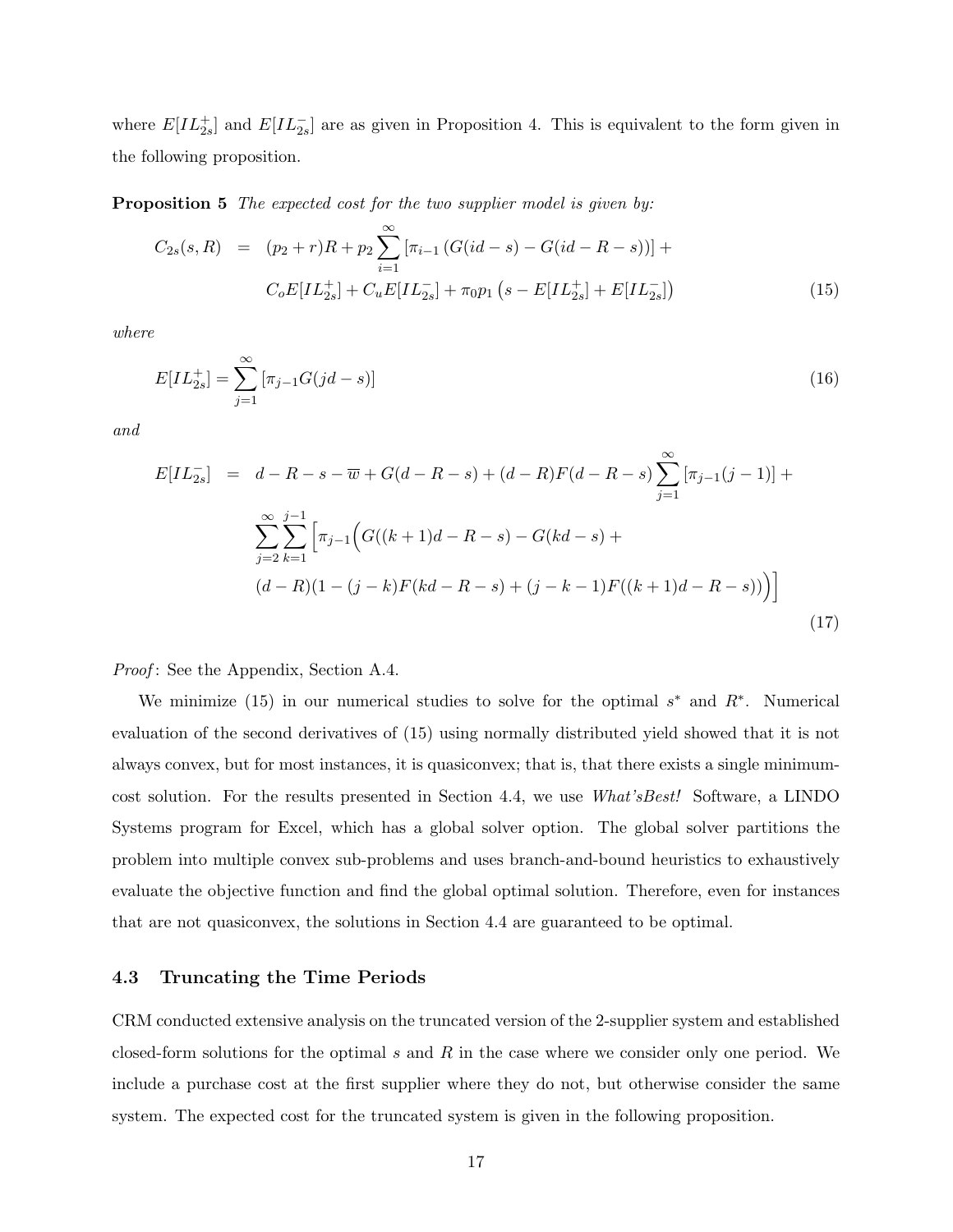**Proposition 6 (Chopra et al., 2007)** The expected cost for the truncated two-supplier system is:

$$
C_{2s,t}(s,R) = (r+p_2)R + C_u(d-R) + (1-\alpha)[C_u(G(d-R-s)-s-\overline{w}) +
$$
  

$$
p_2(G(d-s)-G(d-R-s)) + C_oG(d-s) + p_1(s+\overline{w})]
$$
 (18)

Proof: Follows immediately from CRM, equation (7), however our function also includes the average expected cost from the primary supplier of  $p_1(s + \overline{w})$ .

From (18) we can derive the optimal order and reservation quantities for the truncated system. CRM proved that their cost function (equivalent to  $(18)$  excepting the  $p_1$  term) is convex, and therefore (18) is convex as well.

**Proposition 7** The optimal reservation and order quantities for the truncated system are as follows:

$$
R_t^* = \max\left\{0, F^{-1}\left(\frac{\alpha(C_u - p_2) - r + (1 - \alpha)(C_o + p_1)}{(1 - \alpha)(C_o + p_2)}\right) - F^{-1}\left(\frac{r - \alpha(C_u - p_2)}{(1 - \alpha)(C_u - p_2)}\right)\right\}
$$
(19)  

$$
s_t^* = \begin{cases} d - F^{-1}\left(\frac{\alpha(C_u - p_2) - r + (1 - \alpha)(C_o + p_1)}{(1 - \alpha)(C_o + p_2)}\right), & \text{if } R_t^* > 0; \\ d - F^{-1}\left(\frac{C_o + p_1}{C_o + C_u}\right), & \text{if } R_t^* = 0. \end{cases}
$$
(20)

Proof: See the Appendix, Section A.5.

These are identical to the results found by CRM, with two exceptions. One is the inclusion of the  $p_1$  term. The second is the expression for  $s_t^*$  in the case when  $R^* = 0$ , which CRM omit. Since  $s_t^*$  does not depend on  $\alpha$  if  $R^* = 0$ , this indicates that if the disruption risk does not warrant use of the second supplier, then the optimal truncated solution is to ignore disruptions. This parallels the results found in the single-supplier truncated model.

In order for these equations to be well defined, the arguments of  $F^{-1}(\cdot)$  must be strictly between 0 and 1. This may be violated if  $\alpha$ ,  $C_u$ ,  $p_2$ , or r are large, and it is always violated if  $C_u < p_2$ . If  $C_u$   $\lt$   $p_2$ , the truncated model would always choose to stock out for a single period rather than spend more to purchase material from supplier 2. If either of these violations occurred, then the closed-form optimal solutions given in Proposition 7 could not be used, and (18) would require numerical optimization instead.

#### 4.4 Numerical Results: Two-Supplier System

The base parameter values used are given in Table 2. As in Section 3, we determined the optimal solution for s and R numerically. We again assume that disruptions occur with probability  $\alpha$ ,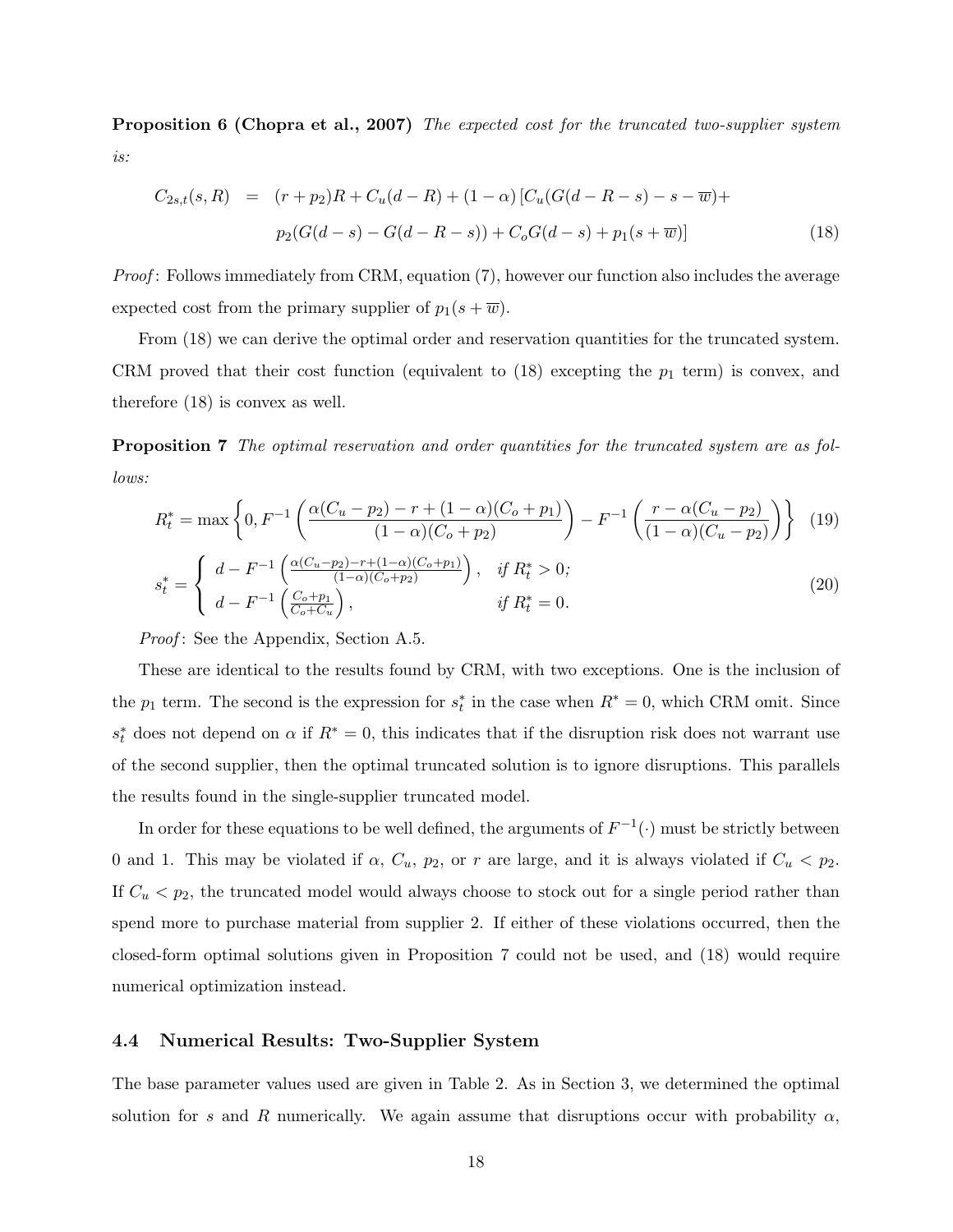| Parameter                                  | Value |
|--------------------------------------------|-------|
| $d$ (demand)                               | 100   |
| $\sigma$ (supply st.dev.)                  | 4     |
| $\alpha$ (disruption probability)          | 0.02  |
| $\beta$ (recovery probability)             | 0.5   |
| $\frac{C_u}{C_o + C_u}$ (newsboy fractile) | 0.95  |
| $p_1$ (supplier 1 per-unit cost)           | 10    |
| $p_2$ (supplier 2 per-unit cost)           | 15    |
| $r$ (reserve price)                        | 5     |

Table 2: Two-Supplier Model Parameters

recoveries from a disruption occur with probability  $\beta$ , and the random yield is normally distributed with mean 0 and variance  $\sigma^2$ .

For the truncated solution, we used the equations in Section 4.3. We then evaluated the truncated solutions using the exact expected cost function for comparison. For testing ranges of inputs, as noted in Section 4.3, the truncated solution equations are not well defined for all parameter values (for example,  $\alpha > 0.05$ ). We chose parameter values for which the model is well defined.

#### 4.4.1 Impact of the Newsboy Fractile

Figure 4 shows the optimal order and reservation quantities and cost comparisons for the twosupplier model when the newsboy fractile varies. An important observation for these results is that as the newsboy fractile increases, the optimal solution undergoes a jump; when  $\frac{C_u}{C_o + C_u} = 93.5\%,$ the reservation quantity increases to cover almost all of the demand. This mimics the case in the single-supplier model; in that system, when  $\frac{C_u}{C_o + C_u}$  was high enough, the optimal base-stock level jumped to equal roughly two periods of demand. Here, the jump again indicates that the overall strategy undergoes a qualitative change. The optimal strategy at  $\frac{C_u}{C_o + C_u} = 93\%$  is to reserve enough to cover mainly yield uncertainty, but at 93.5% it is to cover the disruption risk as well.

The results suggest that, in the truncated model, for large  $\frac{C_u}{C_o + C_u}$  values the costs are significantly higher. The increase in cost as  $\frac{C_u}{C_o + C_u}$  increases is similar to that seen in the one-supplier results. We note that the truncated system underutilizes both the primary and the secondary supplier for all values of  $\frac{C_u}{C_o + C_u}$ . Thus the truncated system underestimates the impact of high-cost disruptions and does not sufficiently provide protection against them.

The truncating method fails to make the jump to reserving the full demand quantity because it underestimates the impact of disruption risk. This ability to correctly select the optimal strategy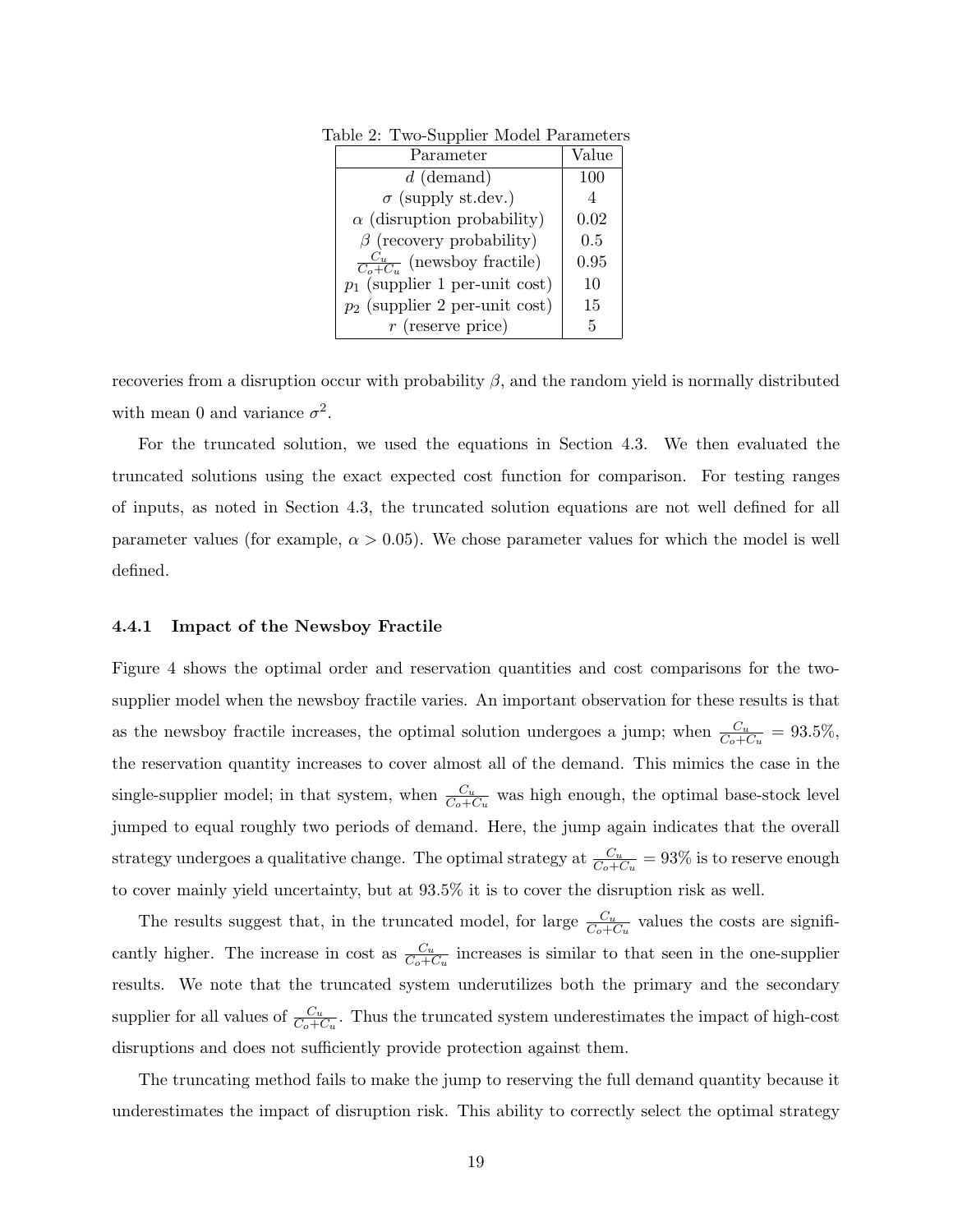

Figure 4: (a) 2-Supplier Model s and R and (b) Truncated Solution Error versus  $\frac{C_u}{C_{u}}$  $\overline{C_o + C_u}$ 



Figure 5: (a) 2-Supplier Model s and R and (b) Truncated Solution Error versus  $\alpha$ 

and provide full supplier redundancy is a strong advantage of the exact, infinite-horizon model over the truncated model.

#### 4.4.2 Impact of Supply Parameters

We also evaluated the system while varying the supply parameters, setting  $C_u = 190$ , or  $\frac{C_u}{C_o + C_u} =$ 0.95. (Larger  $\frac{C_u}{C_o + C_u}$  and  $\alpha$  values combined tend to make the truncated solution not be well defined). As in Section 3.4.2,  $\sigma$  did not have a large impact on the relative difference between the models; both models increase  $R$  to provide more protection against yield uncertainty, but not enough to cause a large change in the cost error. (Detailed results are omitted.) Both  $\alpha$  and  $\beta$ again have a large impact on the solutions, and graphs of the first-supplier base-stock levels and the second-supplier reserve quantities and cost comparisons can be found in Figures 5 and 6.

As  $\alpha$  increases, the optimal strategy shifts from reserving very little from the second supplier (mainly to protect against yield uncertainty) to ordering the full demand quantity (to protect against disruptions). This is similar to the order quantity in the single-supplier model. Similarly, as  $\beta$  decreases, it becomes optimal to reserve the full demand quantity from the second supplier in order to ensure that the firm can outlast a disruption that is multiple periods long. We found that this strategic move to back up the full demand quantity also occurred when the reservation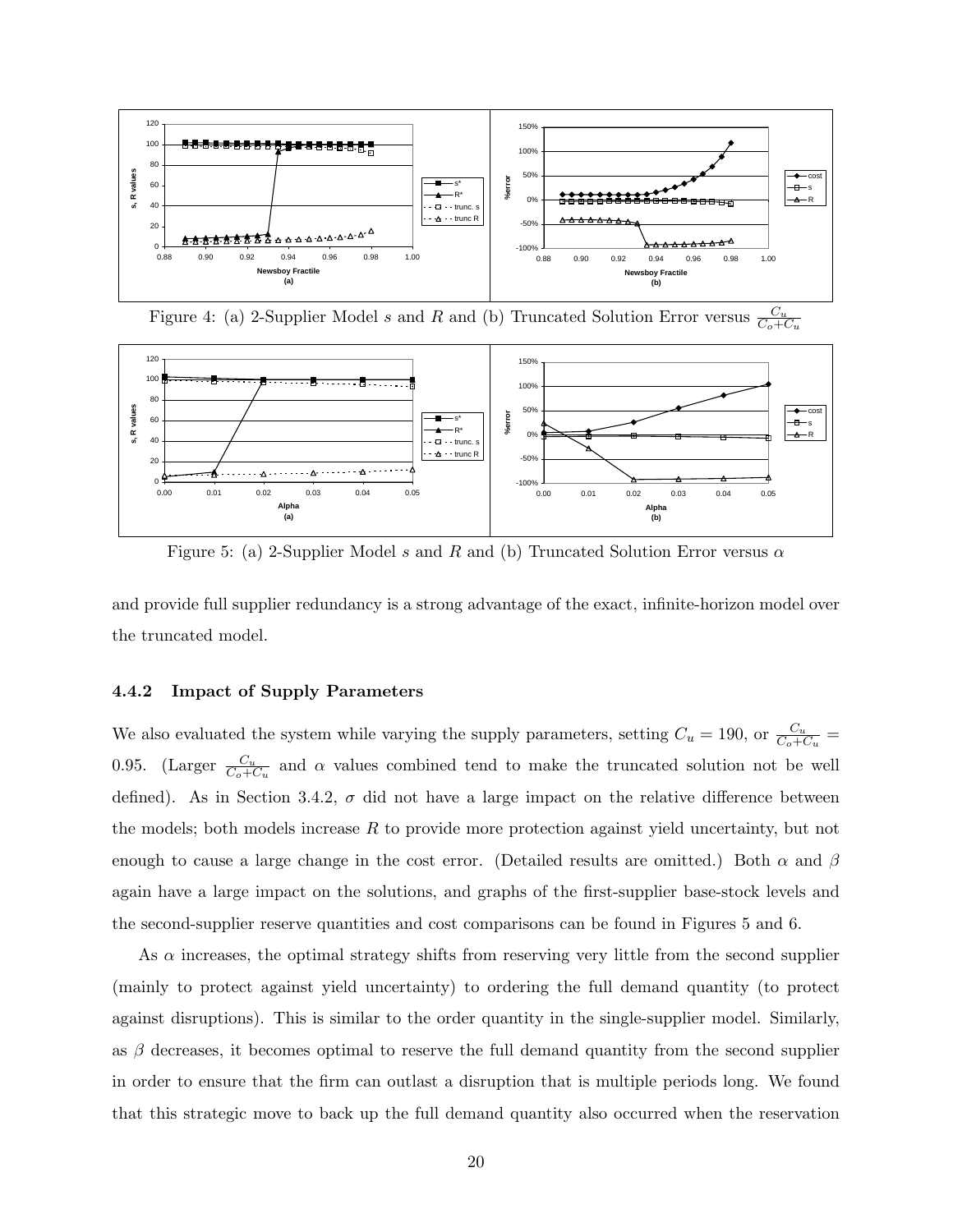

Figure 6: (a) 2-Supplier Model s and R and (b) Truncated Solution Error versus  $\beta$ 

price, r, was very small. The truncated model always fails to recognize the potential need for this strategy because it always underestimates the long-term impact of disruptions. It does not sufficiently mitigate the risks posed by the unreliable supplier.

#### 4.4.3 Discussion of Results

Completely ignoring disruptions has a similar impact as using the truncated model. For example, if we set  $\alpha = 0$  and let all inputs remain at their base levels given in Table 2, the system would set  $s = 103$  and  $R = 5$ . Since the disruption probability  $\alpha = 0.02$  in the base system and the true optimal solution is  $s^* = R^* = 100$ , ignoring disruptions in this case would cause a cost increase of 19%. Clearly, the need to capture the impact of supply disruptions on the system is significant.

Both the single-supplier and two-supplier models capture the need to provide full redundancy if disruption risk or newsboy fractiles are high. The single-supplier model moves to stocking multiple periods' worth of material if the risk is high enough, and similarly, the two-supplier model moves to having multiple periods' worth of material available (in the form of the second supplier). These choices involve significant up-front costs, but provide significant protection to the system if a disruption should occur.

## 5 Conclusions

In order to smoothly and efficiently mitigate supply chain risk, sourcing and inventory strategies should proactively take that risk into account. The analysis presented in this paper demonstrates the complexity of systems with uncertain supply when that supply is subject to both yield variability and disruptions, and the importance of planning for future periods by considering more than a single-period model. From our numerical studies, we draw the following conclusions: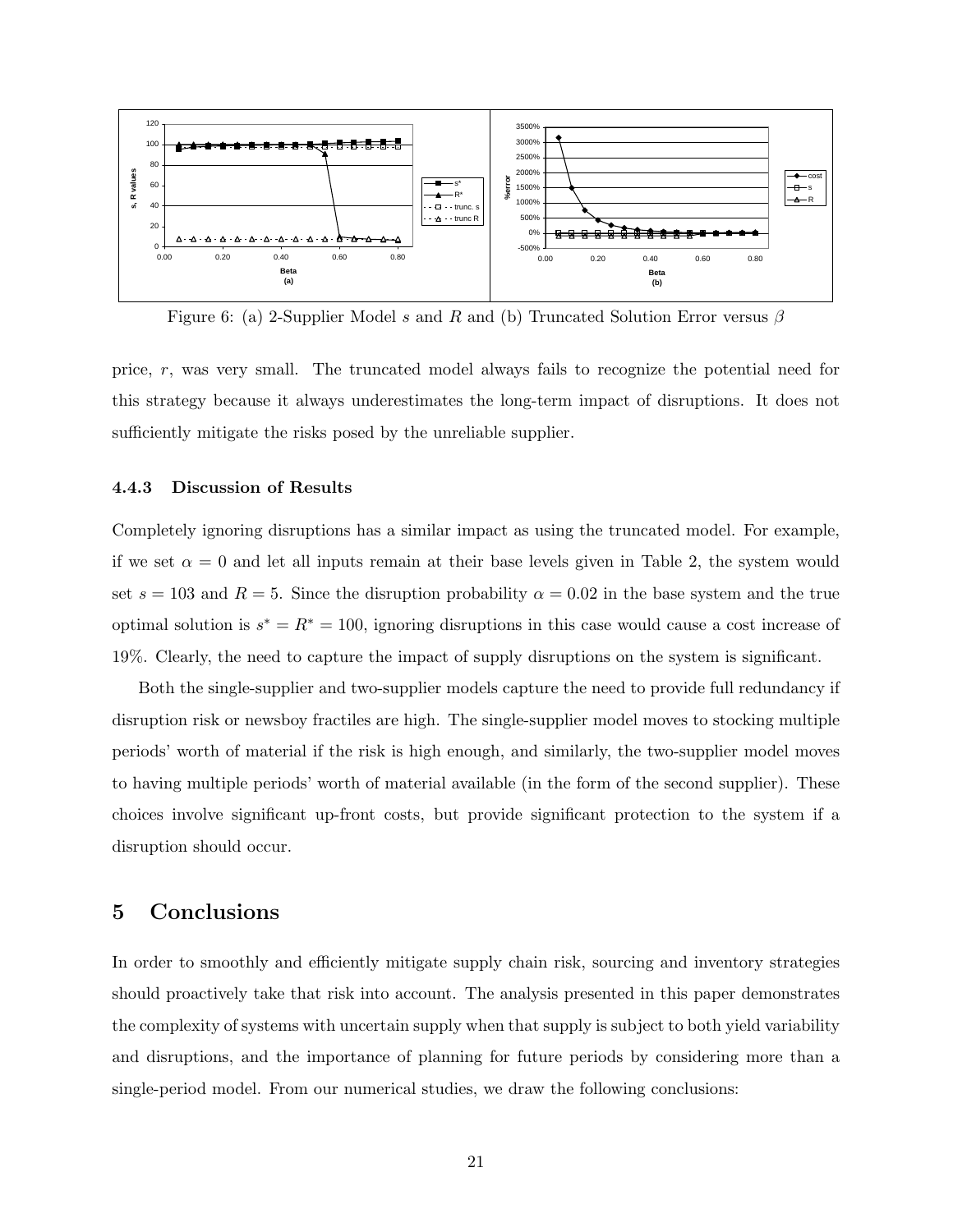- Truncating the Time Periods
	- For high newsboy fractiles (or required service levels), moderate disruption probabilities, or low recovery probabilities, using the single-period model underestimates the impact of disruption risk, causing a significant increase in cost.
	- Truncating generally underutilizes the unreliable supplier in both models and the reliable supplier in the two-supplier model.
- Overall Strategies
	- When disruption risk is serious enough (when the penalty costs or frequencies are high or durations are long), the optimal inventory strategy is often to stock multiple periods of demand (either by ordering multiple periods of demand from the unreliable supplier in the single-supplier system, or through significant backup from the reliable supplier in the two-supplier system).
	- The single-period model fails to recognize this switch of optimal overall strategy and never selects full system inventory protection or supplier redundancy.

The results clearly demonstrate the importance of analyzing and mitigating disruption risk proactively through planning for future disruptions. Use of a truncated model or ignoring disruptions entirely leaves the system at risk for significant material shortage. While yield variability requires safety stock to avoid stockouts, disruptions can require either significantly more safety stock or the use of a backup supplier when available. If disruptions can last for multiple periods, and proactive mitigation through inventory and/or backup suppliers is possible, then multiple-period models should be used for making strategic decisions.

Potential areas for future research include allowing demand to be stochastic, exploring the twosupplier case when both suppliers are unreliable, or including a fixed cost for the unreliable supplier that might drive using the more expensive supplier as the single source. Also, the strategies modeled here could be examined for their downstream impact in multi-echelon settings. Real occurrences in the business world have demonstrated that variable and disrupted supply can have a significant impact on supply chains, and it is important that policies for dealing with these risks continue to be explored.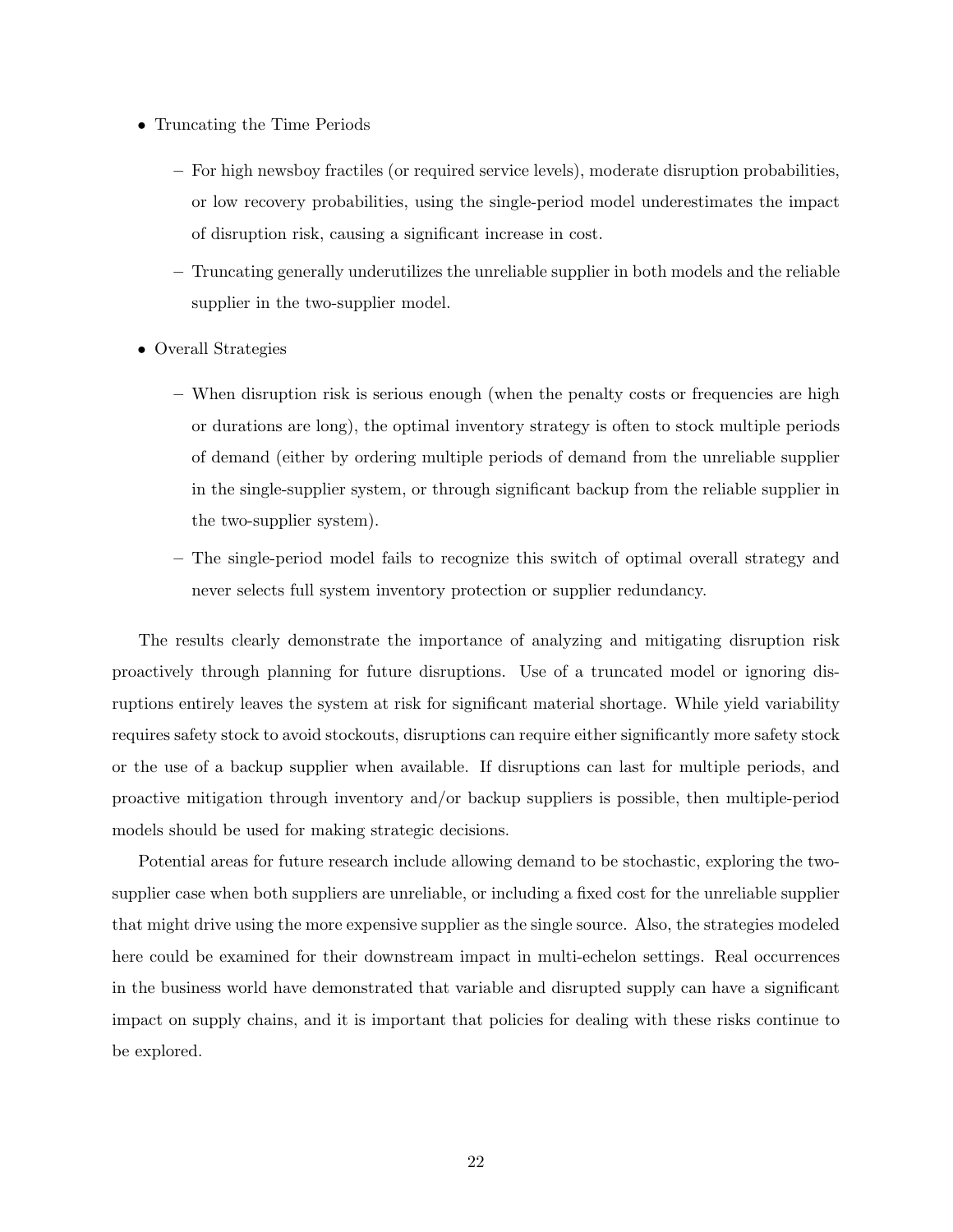## 6 Acknowledgements

This research was supported in part by National Science Foundation grants DGE-9972780 and DMI-0522725. This support is gratefully acknowledged. We also wish to acknowledge the helpful comments made by the editorial team and referees.

## References

- [1] A. Arreola-Risa and G. A. DeCroix. Inventory management under random supply disruption and partial backorders. Naval Research Logistics, 45:687–703, 1998.
- [2] S. Axsäter. *Inventory Control.* Kluwer Academic Publishers, Boston, MA, first edition, 2000.
- [3] V. Babich, G. Aydin, P. Y. Brunet, J. Keppo, and R. Saigal. Risk, financing and the optimal number of suppliers. Working paper, Dept. of Industrial and Operations Engineering, University of Michigan, Ann Arbor, MI, 2007.
- [4] V. Babich, A.N. Burnetas, and P. H. Ritchken. Competition and diversification effects in supply chains with supplier default risk. Manufacturing  $\mathscr B$  Service Operations Management,  $9(2):123-146, 2007.$
- [5] Y. Bassok, R. Anupindi, and R. Akella. Single-period multiproduct inventory models with substitution. Operations Research, 47(4):632–642, 1999.
- [6] E. Berk and A. Arreola-Risa. Note on "Future supply uncertainty in EOQ models". Naval Research Logistics, 41:129–132, 1994.
- [7] J. Boorstin. New lessons to learn. Fortune, 152(7):87–88, 2005.
- [8] P. Chapman, M. Christopher, U. Juttner, and H. Peck. Identifying and managing supply chain vulnerability. Logistics and Transportation Focus, 4(4):59–64, 2002.
- [9] S. Chopra and P. Meindl. Supply Chain Management. Pearson Prentice Hall, Upper Saddle River, NJ, second edition, 2004.
- [10] S. Chopra, G. Reinhardt, and U. Mohan. The effect of supply chain disruption on sourcing strategy. Working Paper version of [11], 2005.
- [11] S. Chopra, G. Reinhardt, and U. Mohan. The importance of decoupling recurrent and disruption risks in a supply chain. Naval Research Logistics, 54(5):544–555, 2007.
- [12] M. Dada, N. Petruzzi, and L. Schwarz. A newsvendor's procurement problem when suppliers are unreliable. Manufacturing & Service Operations Management, 9(1):9–32, 2007.
- [13] A. Federgruen and N. Yang. Selecting a portfolio of suppliers under demand and supply risks. Operations Research, 56(4):916–936, 2008.
- [14] Y. Gerchak, R. G. Vickson, and M. Parlar. Periodic review production models with variable yield and uncertain demand. IIE Transactions, 20(2):144–150, 1988.
- [15] D. Gupta. The  $(Q,r)$  inventory system with an unreliable supplier. *INFOR*,  $34(2):59-76$ , 1996.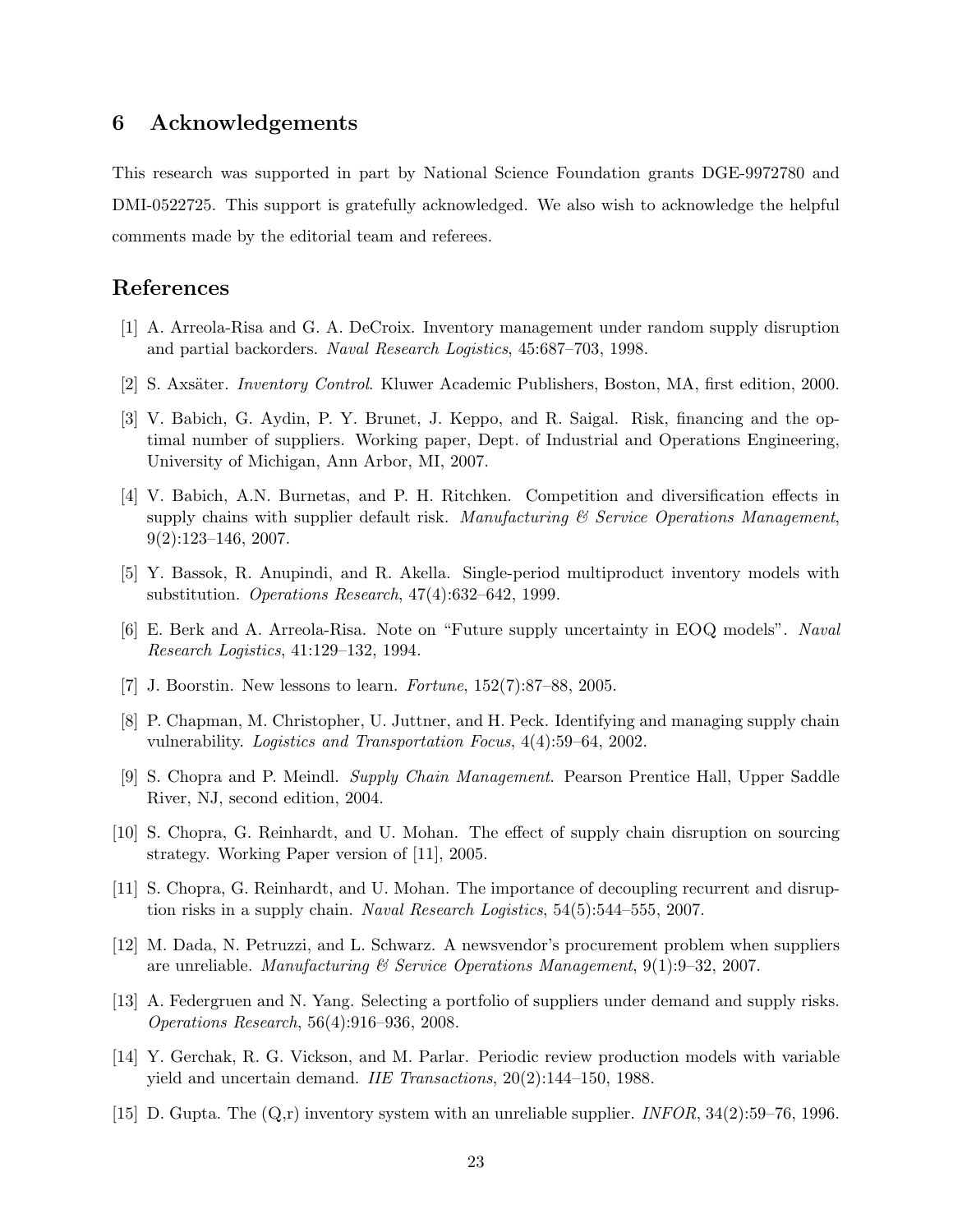- [16] U. Gürler and M. Parlar. An inventory problem with two randomly available suppliers.  $Op$ erations Research, 45(6):904–918, 1997.
- [17] A. Krishnamoorthy and N. Raju. (s,S) inventory with lead time-the N-policy. International journal of information and management sciences, 9(4):45–52, 1998.
- [18] D. Leonard. 'The only lifeline was the Walmart'. Fortune, 152(7):74–80, 2005.
- [19] E. J. Lodree and S. Taskin. Supply chain planning for hurricane response with wind speed information updates. Computers & Operations Research, 36:2–15, 2009.
- [20] S. Ozekici and M. Parlar. Inventory models with unreliable suppliers in a random environment. Annals of Operations Research, 91:123–136, 1999.
- [21] M. Parlar. Continuous-review inventory problem with random supply interruptions. European Journal of Operational Research, 99:366–385, 1997.
- [22] M. Parlar and D. Berkin. Future supply uncertainty in EOQ models. Naval Research Logistics, 38:107–121, 1991.
- [23] M. Parlar and D. Perry. Analysis of a (Q,r,T) inventory policy with deterministic and random yields when future supply is uncertain. European Journal of Operational Research, 84:431–443, 1995.
- [24] M. Parlar and D. Perry. Inventory models of future supply uncertainty with single and multiple suppliers. Naval Research Logistics, 43:191–210, 1996.
- [25] M. Parlar, Y. Wang, and Y. Gerchak. A periodic review inventory model with markovian supply availability. International Journal of Production Economics, 42(2):131–136, 1995.
- [26] A. M. Ross, Y. Rong, and L. V. Snyder. Supply disruptions with time-dependent parameters. Computers & Operations Research, 35(11):3504–3529, 2008.
- [27] A. J. Schmitt, L. V. Snyder, and Z. J. M. Shen. Inventory systems with stochastic demand and supply: Properties and approximations. European Journal of Operational Research, 206(2):313–328, 2010.
- [28] Y. Sheffi. Supply chain management under the threat of international terrorism. The International Journal of Logistics Management, 12(2):1–11, 2001.
- [29] Y. Sheffi. The Resilient Enterprise: Overcoming Vulnerability for Competitive Advantage. MIT Press, Cambridge, MA, first edition, 2005.
- [30] D. Simchi-Levi, L. Snyder, and M. Watson. Strategies for uncertain times. Supply Chain Management Review, 6(1):11–12, 2002.
- [31] L. V. Snyder. A tight approximation for a continuous-review inventory model with supplier disruptions. Working paper, P.C. Rossin College of Engineering and Applied Sciences, Lehigh University, Bethlehem, PA, 2008.
- [32] L. V. Snyder, Z. Atan, P. Peng, Y. Rong, A. J. Schmitt, and B. Sinsoysal. Supply chain disruptions: A review. Working paper, P.C. Rossin College of Engineering and Applied Sciences, Lehigh University, Bethlehem, PA, 2010.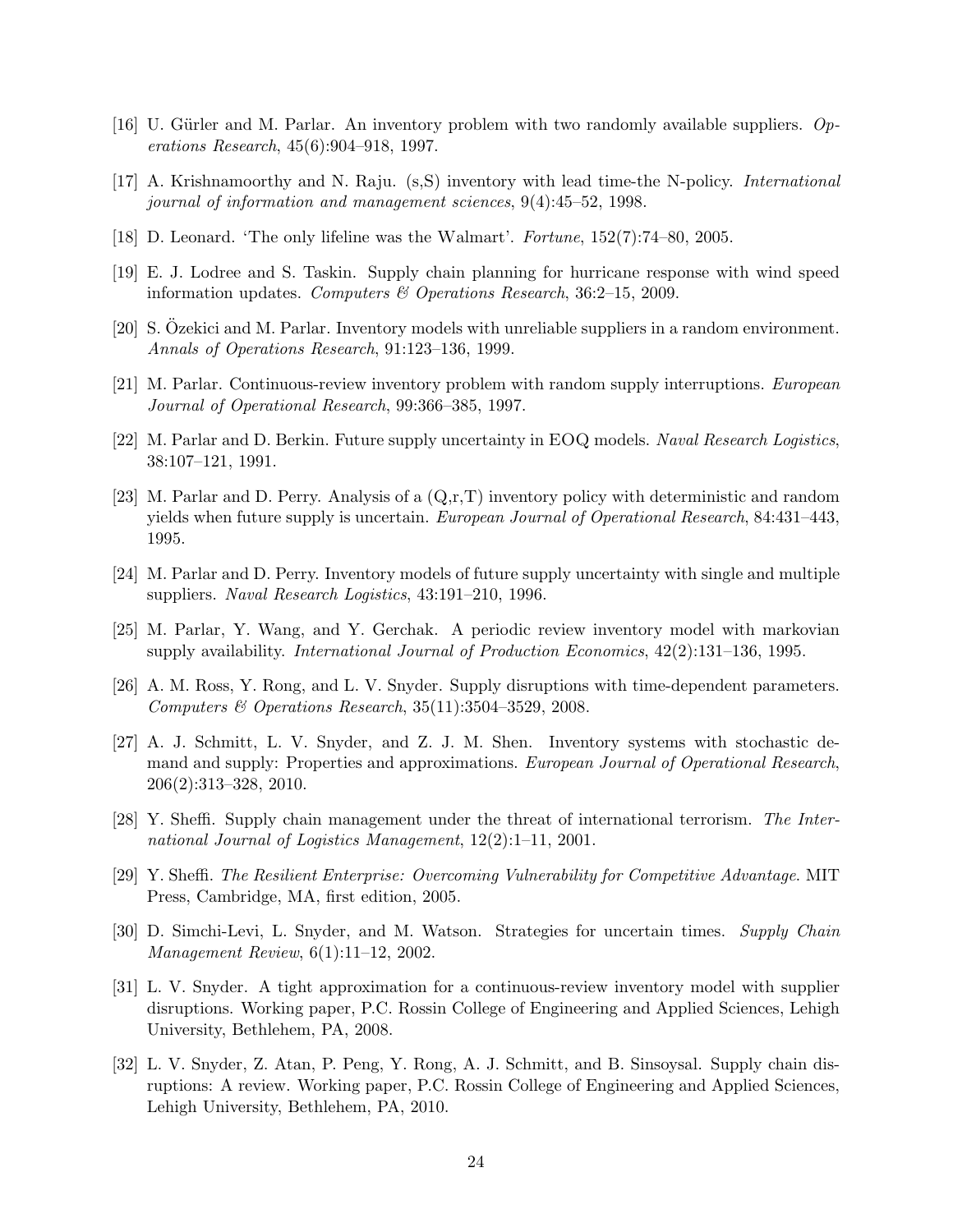- [33] L. V. Snyder and Z. J. M. Shen. Supply and demand uncertainty in multi-echelon supply chains. Working paper, P.C. Rossin College of Engineering and Applied Sciences, Lehigh University, Bethlehem, PA, 2006.
- [34] L. V. Snyder and B. Tomlin. Inventory management with advanced warning of disruptions. Working paper, P.C. Rossin College of Engineering and Applied Sciences, Lehigh University, Bethlehem, PA, 2008.
- [35] J.-S. Song and P. H. Zipkin. Inventory control with information about supply conditions. Management Science, 42(10):1409–1419, 1996.
- [36] C. S. Tang. Perspectives in supply chain risk management. International Journal of Production Economics, 103(2):451–488, 2006.
- [37] B. Tomlin. On the value of mitigation and contingency strategies for managing supply chain disruption risks. Management Science, 52(5):639–657, 2006.
- [38] B. Tomlin. Impact of supply learning when suppliers are unreliable. Manufacturing & Service Operations Management, 11(2):192–209, 2009.
- [39] B. Tomlin and Y. Wang. On the value of mix flexibility and dual sourcing in unreliable newsvendor networks. Manufacturing & Service Operations Management, 7(1):37–57, 2005.
- [40] C. A. Yano and H. L. Lee. Lot sizing with random yields: A review. Operations Research, 43(2):311–334, 1995.
- [41] P. H. Zipkin. Foundations of Inventory Management. McGraw-Hill Higher Education, Boston, MA, first edition, 2000.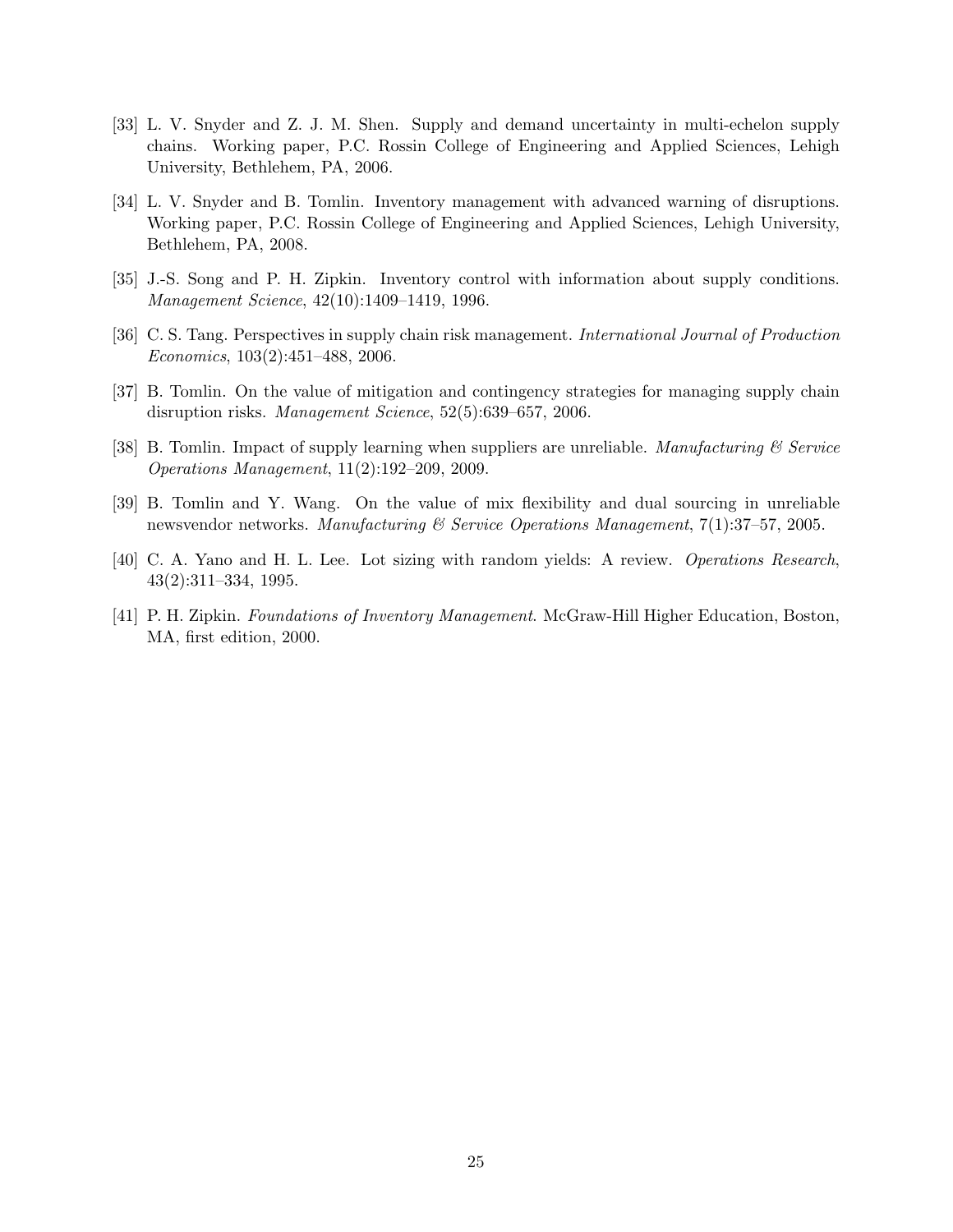## A Appendix: Proofs of Propositions

We use several properties of the loss function, so we introduce the following lemma for reference:

#### Lemma 8

Where  $f(t)$  and  $F(t)$  are the pdf and cdf for a general distribution with mean  $\bar{t}$ ,  $G(x) = \int_x^{\infty} (t$  $x) f(t) dt = \int_x^{\infty} (1 - F(t))(t) dt$  is the loss function, and  $h(t)$  is any function of t, we have:

$$
\int_{-\infty}^{x} (t-x)f(t)dt = \overline{t} - x - G(x)
$$
\n(21)

$$
\frac{d}{dt}G(h(t)) = -h'(t)[1 - F(h(t))]
$$
\n
$$
\int_{0}^{T} f(t)dt = \frac{1}{2}h(t) \int_{0}^{T} f(t)dt
$$
\n(22)

$$
\int_{-\infty}^{x} t f(t) dt = \bar{t} - x(1 - F(x)) - G(x)
$$
\n(23)

Proof: These follow immediately from standard sources, e.g. [2], [9], [41].

#### A.1 Proof of Proposition 1, Section 3.2.1

From  $(4)$ ,

$$
C_{1s}(s) = \sum_{i=1}^{\infty} \left[ \pi_{i-1} \left( C_o \int_{id-s}^{\infty} (s+w-id) f(w) dw + C_u \int_{-\infty}^{id-s} (id-s-w) f(w) dw \right) \right]
$$
(24)

Applying the loss function and (21) we have

$$
C_{1s}(s) = \sum_{i=1}^{\infty} \left[ \pi_{i-1} \left( C_o \int_{id-s}^{\infty} (s+w-id) f(w) dw + C_u \int_{-\infty}^{id-s} (id-s-w) f(w) dw \right) \right]
$$
  
\n
$$
= \sum_{i=1}^{\infty} \left[ \pi_{i-1} \left( C_o \int_{id-s}^{\infty} (w-(id-s)) f(w) dw - C_u \int_{-\infty}^{id-s} (w-(id-s)) f(w) dw \right) \right]
$$
  
\n
$$
= \sum_{i=1}^{\infty} \left[ \pi_{i-1} \left( (C_o + C_u) G(id-s) - C_u (\overline{w}-id+s) \right) \right]
$$
  
\n
$$
= -C_u (\overline{w} + s) + \sum_{i=1}^{\infty} \left[ \pi_{i-1} \left( C_u id + (C_o + C_u) G(id-s) \right) \right]
$$
(25)

 $\Box$ 

## A.2 Proof of Proposition 2, Section 3.2.1

The optimal s is found by setting  $\frac{d}{ds}C_{1s}(s)$  equal to zero. Using (22) from Lemma 8, we have:

$$
\frac{d}{ds}C_{1s}(s) = -C_u + \sum_{i=1}^{\infty} \left[ \pi_{i-1} \left( -(C_o + C_u)(1 - F(id - s)) \right) \right]
$$
\n
$$
= C_o - (C_o + C_u) \sum_{i=1}^{\infty} \left[ \pi_{i-1} F(id - s) \right] \tag{26}
$$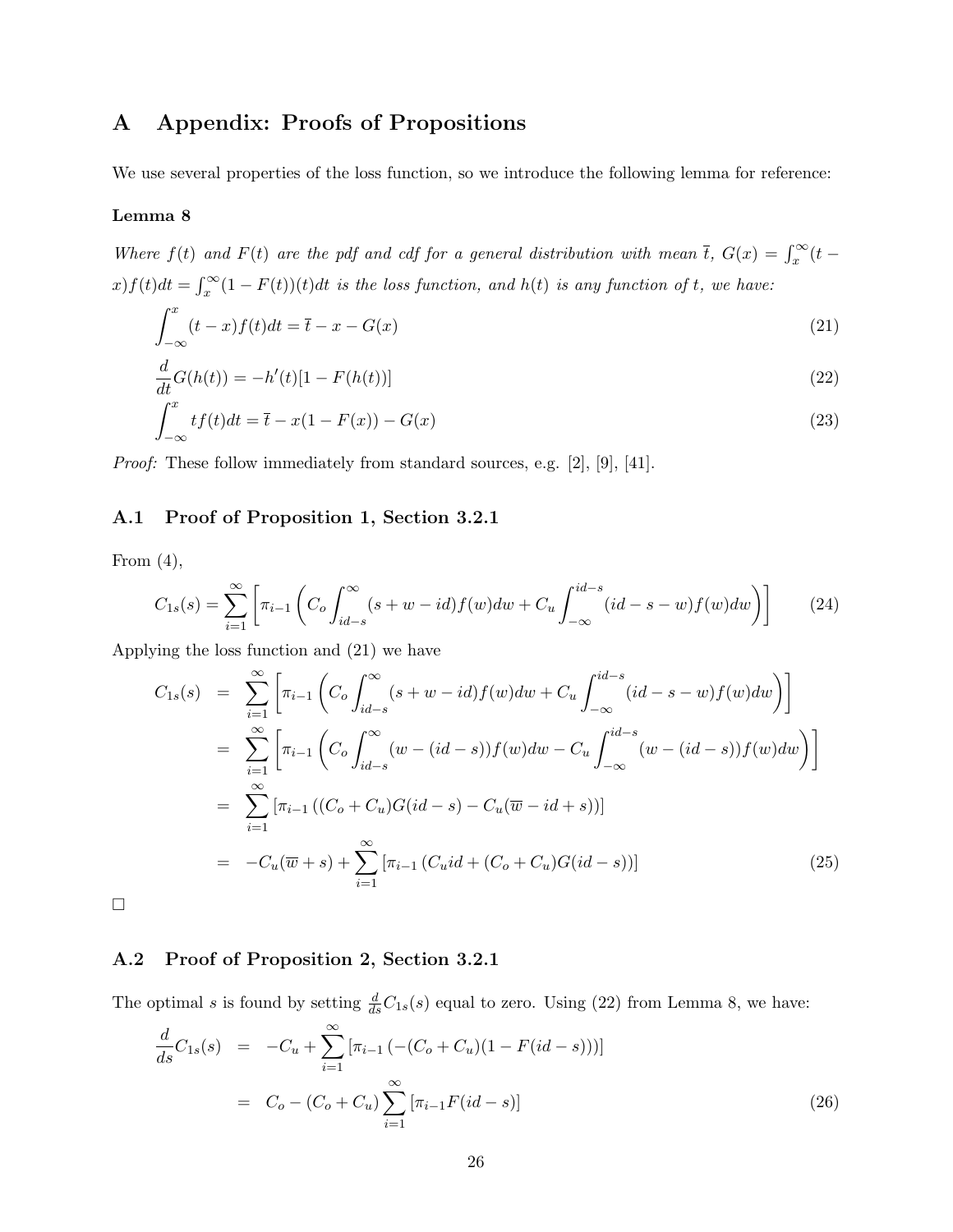| Table 0. HIVEHROLY LICYCL CASCS TOL THE 1 WO-DUPPHEL INDUCT |                          |                                                                          |  |
|-------------------------------------------------------------|--------------------------|--------------------------------------------------------------------------|--|
| Case                                                        | Range for $y$            | Description                                                              |  |
| 1a                                                          | $y \geq d$               | $y$ exceeds demand                                                       |  |
| 1 <sub>b</sub>                                              | y < d                    | $y$ is short of demand                                                   |  |
| 2a                                                          | y > jd                   | $y$ exceeds current demand                                               |  |
| 2 <sub>b</sub>                                              | $y < d - R$              | $y$ was short of the last successful period's demand and reserve         |  |
| 2c                                                          | $y \in (kd, (k+1)d - R)$ | y was short of the $k^{th}$ failure-period's demand and reserve          |  |
| 2d                                                          | $y \in (kd - R, kd)$     | y was short of the $(k-1)^{st}$ failure-period's demand, but not reserve |  |

Table 3: Inventory Level Cases for the Two-Supplier Model<sup>∗</sup>

 $*$ Note:  $j-1$  is the number of consecutive disrupted periods the firm has currently experienced (possibly equal to 0) and  $k-1$  is the number of consecutively disrupted periods for which the ending  $IL_{2s}$  was  $\geq 0$  ( $k < j$ ).

We prove the convexity of  $C_{1s}(s)$  by confirming that its second derivative with respect to s is positive:

$$
\frac{d^2}{ds^2}C_{1s}(s) = (C_o + C_u) \sum_{i=1}^{\infty} [\pi_{i-1}f(id-s)] \tag{27}
$$

Since every term in the right hand side is positive, we conclude that  $C_{1s}(s)$  is convex.

 $\Box$ 

### A.3 Proof of Proposition 4, Section 4.2.1

In order to establish the expected ending inventory level, we consider different cases for what the inventory level could be prior to deciding whether to order from Supplier 2. In a successful period (where no disruption occurs at Supplier 1), Case 1, this occurs following a delivery from Supplier 1. In a disrupted period, Case 2, this occurs at the beginning of the period. Table 3 outlines the cases that we consider for the inventory level immediately following the last successful delivery from Supplier 1, y. For each case, let  $j-1$  be the number of consecutive disrupted periods the firm has currently experienced (possibly equal to 0) and  $k-1$  be the number of consecutively disrupted periods for which the ending  $IL_{2s}$  was  $\geq 0$   $(k < j)$ .

#### A.3.1 Case 1: Successful Delivery Period

In a successful period (where supply is not disrupted, though yield uncertainty can still cause stockouts), we have two cases for y. In Case 1a,  $y \geq d$ ; the firm receives more supply than demand. In this case,  $IL_{2s}$  is simply the excess amount,  $y - d$ .

In Case 1b,  $y < d$ , and one of two things happens. Either the firm orders  $d - y$  if  $d - y \le R$ , or else it orders R. In the first case, the new  $IL_{2s}$  is zero. In the second case, it is  $-(d - y - R)$ .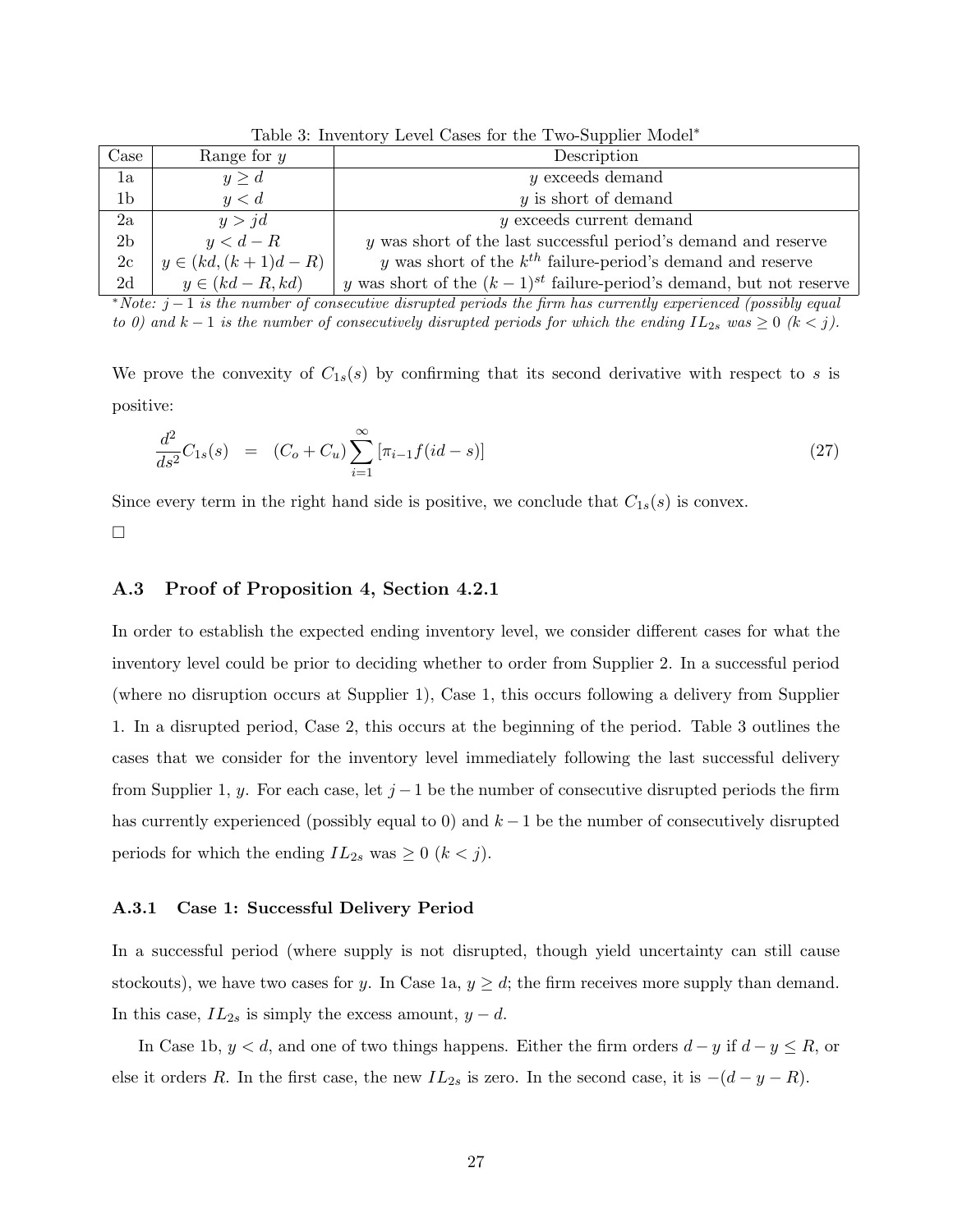Combining Case 1a and 1b, we have:

$$
E[IL_{2s} \mid success] = \int_{d}^{\infty} (y-d)f_y(y)dy - \int_{-\infty}^{d-R} (d-y-R)f_y(y)dy \qquad (28)
$$

#### A.3.2 Case 2: Failed Delivery Period

In the  $(j-1)^{st}$  disrupted period  $(j \geq 1)$ ,  $IL > 0$  iff the initial supply from the primary supplier exceeded j periods of demand. This is Case 2a. Thus for  $j \geq 1$  we have:

$$
E[IL_{2s}^{+} | 2a] = \int_{jd}^{\infty} (y - jd) f_y(y) dy
$$
\n(29)

Similarly, if  $y \in (0, d - R)$ , in Case 2b, then the number of backorders  $(IL^-)$  in the  $(j - 1)^{st}$ disrupted period is the original deficit  $d - R - y$ , plus an additional deficit of  $d - R$  for each of the  $j-1$  disrupted periods. Thus for any  $y \in (0, d - R)$ ,  $IL_{2s}^- = j(d - R) - y$ , and we have:

$$
E[IL_{2s}^{-} \mid 2b] = \int_{-\infty}^{d-R} (j(d-R) - y) f_y(y) dy
$$
\n(30)

Suppose instead that the initial delivery provided enough stock to last for k periods, but that after k failures (the  $(k + 1)^{st}$  period after the delivery), the firm cannot make up the difference with R; this is Case 2c,  $y\epsilon(kd, (k+1)d - R)$ . Then after j – 1 failures, j > k, the inventory deficit  $(jd - (j - k)R) - y$ . Thus for  $k \leq j - 1$  we have:

$$
E[IL_{2s}^{-} | 2c] = \int_{kd}^{(k+1)d - R} (jd - (j - k)R - y)f_{y}(y)dy
$$
\n(31)

Finally, consider Case 2d:  $y \in (kd - R, kd)$ . Then the firm ends the  $(k - 1)<sup>th</sup>$  disrupted period with  $IL_{2s} = 0$  (since the reserve can be used to make up the shortfall), while it ends the  $(j-1)^{st}$ disrupted period,  $j > k$ , with  $IL_{2s} = (j - k)(d - R)$ . Thus for  $k \leq j - 1$  we can write this as:

$$
E[IL_{2s}^{-} | 2d] = \int_{kd-R}^{kd} (j-k)(d-R)f_{y}(y)dy
$$
\n(32)

#### A.3.3 Inventory Level Expectation

Only the first integral from (28) and equation (29) yield a positive inventory level; therefore,

$$
E[IL_{2s}^{+}] = \sum_{j=1}^{\infty} \left[ \pi_{j-1} \int_{jd}^{\infty} (y - jd) f_y(y) dy \right]
$$
\n(33)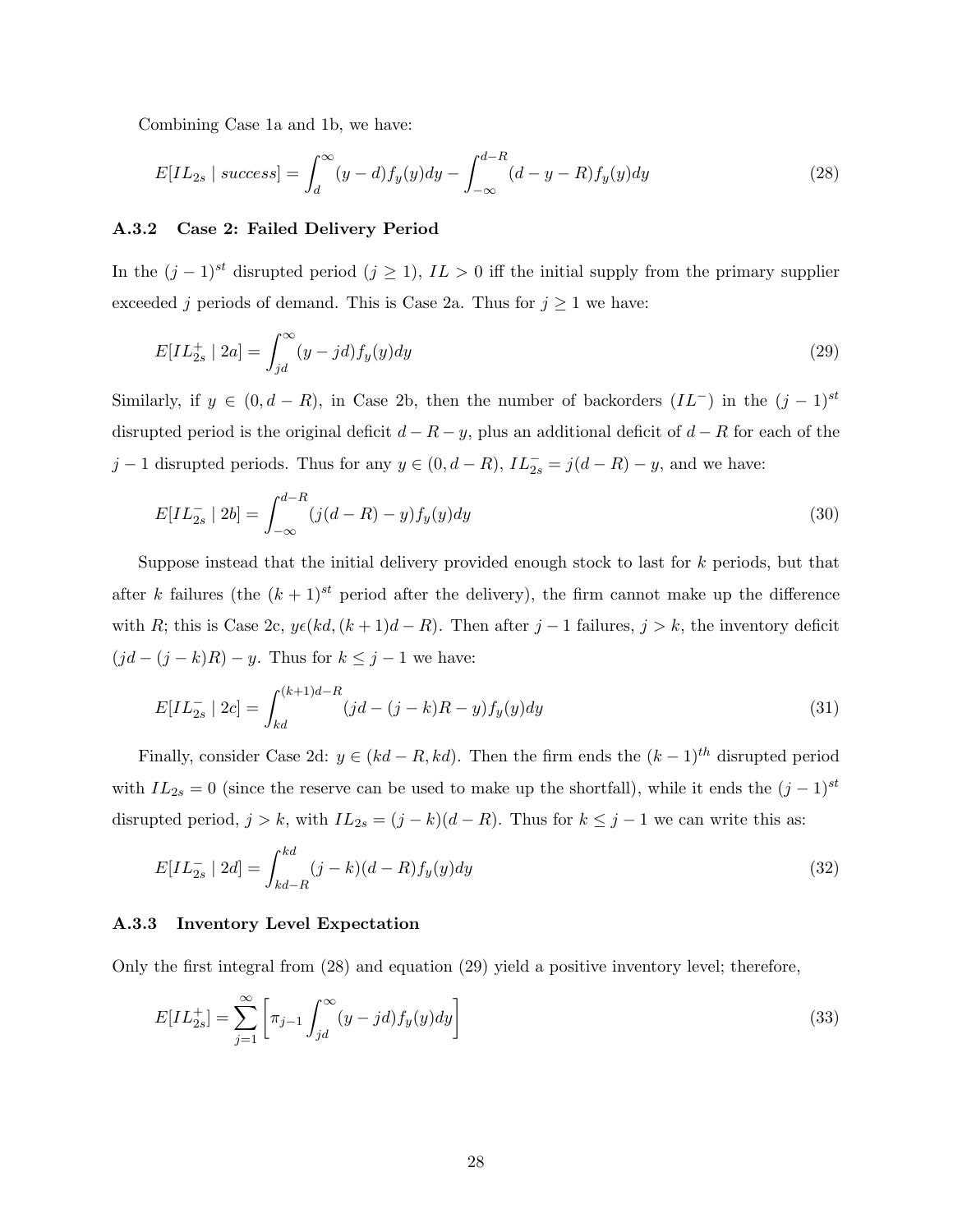We combine the remaining integrals to get:

$$
E[IL_{2s}^-] = \sum_{j=1}^{\infty} \left[ \pi_{j-1} \int_{-\infty}^{d-R} (j(d-R) - y) f_y(y) dy \right] + \tag{34}
$$

$$
(1 - \alpha) \sum_{j=2}^{\infty} \sum_{k=1}^{j-1} \left[ \alpha^{j-1} \left( \int_{kd-R}^{kd} (j-k)(d-R) f_y(y) dy \right. + \right. \tag{35}
$$

$$
\int_{kd}^{(k+1)d-R} (jd - (j - k)R - y) f_y(y) dy \Bigg) \Bigg]
$$
\n(36)

 $\Box$ 

## A.4 Proof of Proposition 5, Section 4.2.3

We will first reduce  $E[IL_{2s}]$  and then  $C_{2s}(s,R).$ 

# **A.4.1** Reduction of  $E[IL_{2s}]$

Applying Lemma 8, we have:

$$
E[IL_{2s}^{+}] = \sum_{j=1}^{\infty} \left[ \pi_{j-1} \int_{jd}^{\infty} (y - jd) f_y(y) dy \right]
$$
  

$$
= \sum_{j=1}^{\infty} \left[ \pi_{j-1} \int_{jd-s}^{\infty} (w - (jd - s)) f(w) dw \right]
$$
  

$$
= \sum_{j=1}^{\infty} \left[ \pi_{j-1} G(jd - s) \right]
$$
(37)

Now we examine each integral from  $E[IL_{2s}^-]$  individually or in small groups. Line (34) reduces as follows:

$$
\sum_{j=1}^{\infty} \left[ \pi_{j-1} \int_{-\infty}^{d-R} (j(d-R) - y) f_y(y) dy \right] =
$$
\n
$$
\sum_{j=1}^{\infty} \left[ \pi_{j-1} \int_{-\infty}^{d-R-s} ((j-1)(d-R) + d - R - s - w) f(w) dw \right] =
$$
\n
$$
\sum_{j=1}^{\infty} \left[ \pi_{j-1} (j-1)(d-R) F(d-R-s) - \overline{w} + d - R - s + G(d-R-s) \right] =
$$
\n
$$
d-R - s - \overline{w} + G(d-R-s) + (d-R) F(d-R-s) \sum_{j=1}^{\infty} \left[ \pi_{j-1} (j-1) \right] \tag{38}
$$

For the integral from line (35) we have:

$$
\int_{kd-R}^{kd} (j-k)(d-R)f_y(y)dy = \int_{kd-R-s}^{kd-s} (j-k)(d-R)f(w)dw =
$$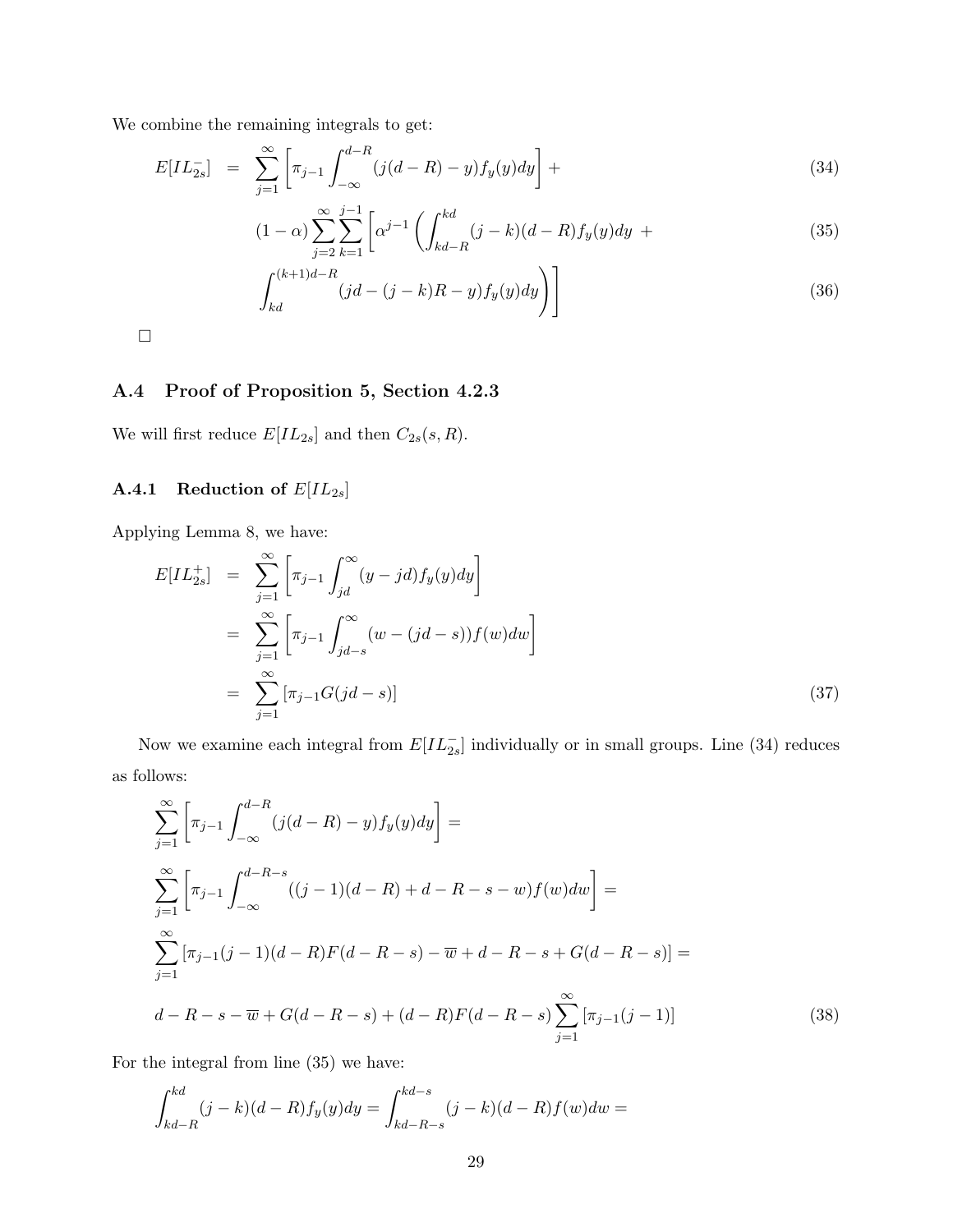$$
(j-k)(d-R)\left(F(kd-s) - F(kd-R-s)\right) \tag{39}
$$

Rewrite the integral from line (36) as:

$$
\int_{kd}^{(k+1)d-R} (jd - (j - k)R - y) f_y(y) dy =
$$
\n
$$
\int_{kd-s}^{(k+1)d-R-s} (jd - (j - k)R - s) f(w) dw - \int_{kd-s}^{(k+1)d-R-s} wf(w) dw \tag{40}
$$

The first integral in the right-hand-side of (40) is simply:

$$
(jd - (j - k)R - s) (F((k + 1)d - R - s) - F(kd - s))
$$
\n(41)

Applying (23) from Lemma 8, the second integral in (40) is equal to:

$$
\overline{w} - ((k+1)d - R - s)(1 - F((k+1)d - R - s)) - G((k+1)d - R - s) -
$$
  

$$
(\overline{w} - (kd - s)(1 - F(kd - s)) - G(kd - s)) =
$$
  

$$
-(d-R) + ((k+1)d - R - s)F((k+1)d - R - s) - (kd - s)F(kd - s) - G((k+1)d - R - s) + G(kd - s)
$$
 (42)

Combining (41) and (42) gives the following for the integral from line (36):

$$
(j-k-1)(d-R)F((k+1)d-R-s) - (j-k)(d-R)F(kd-s) +(d-R) + G((k+1)d-R-s) - G(kd-s)
$$
\n(43)

Combining (39) and (43),

$$
(39) + (43) = (j - k)(d - R) (F(kd - s) - F(kd - R - s)) +(j - k - 1)(d - R)F((k + 1)d - R - s) - (j - k)(d - R)F(kd - s) +(d - R) + G((k + 1)d - R - s) - G(kd - s)= (d - R)(1 - (j - k)F(kd - R - s) + (j - k - 1)F((k + 1)d - R - s)) +G((k + 1)d - R - s) - G(kd - s)
$$
(44)

Substituting  $(38)$  and  $(44)$ , into  $(34)-(36)$ , we have:

$$
E[IL_{2s}^-] = d - R - s - \overline{w} + G(d - R - s) + (d - R)F(d - R - s) \sum_{j=1}^{\infty} [\pi_{j-1}(j-1)] +
$$
  

$$
\sum_{j=2}^{\infty} \sum_{k=1}^{j-1} [\pi_{j-1}(G((k+1)d - R - s) - G(kd - s) +
$$
  

$$
(d - R)(1 - (j - k)F(kd - R - s) + (j - k - 1)F((k+1)d - R - s)))]
$$
\n(45)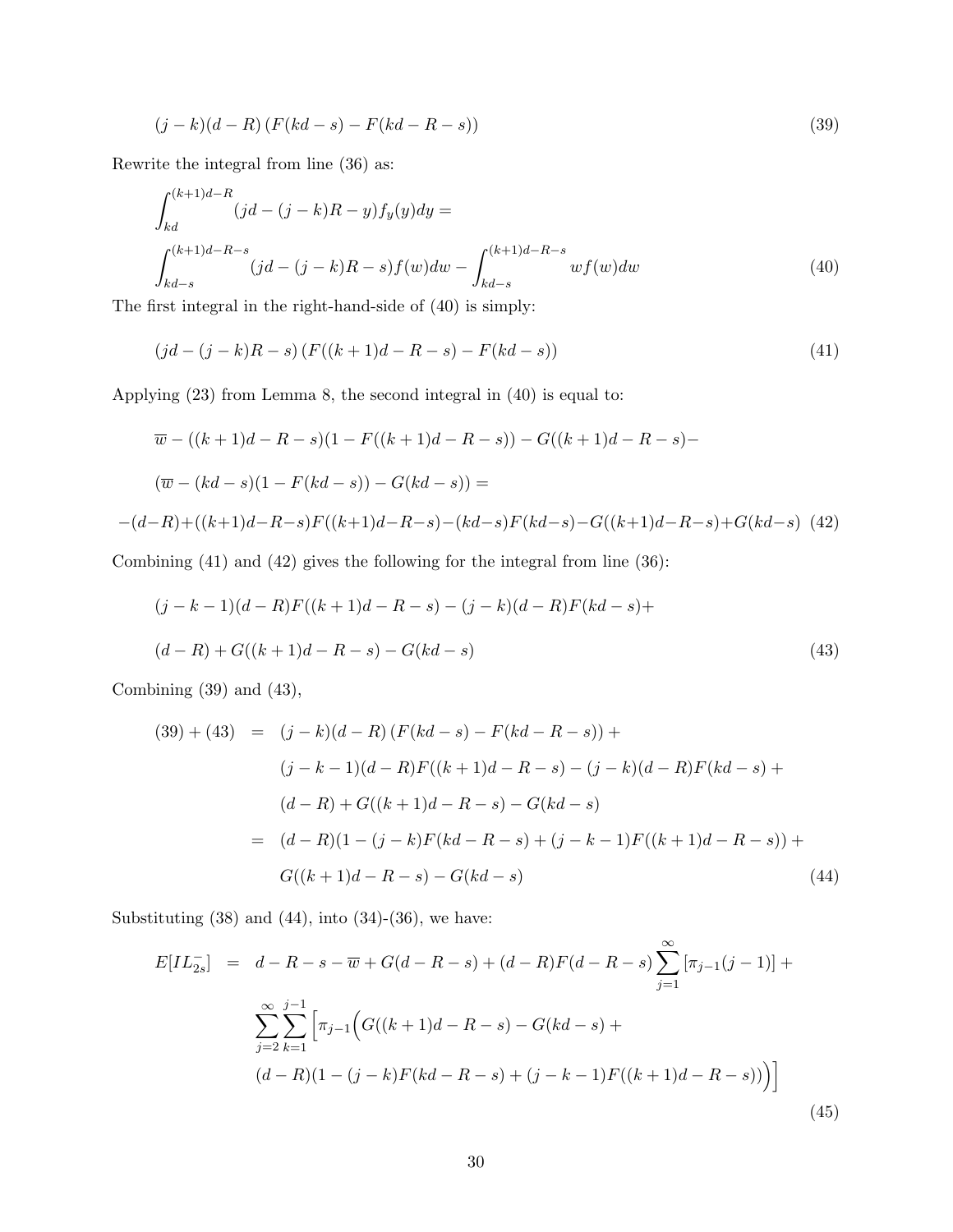## **A.4.2** Reduced form for  $C_{2s}(s, R)$

Rewriting  $(14)$  in terms of w, we have:

$$
C_{2s}(s,R) = p_2 \sum_{i=1}^{\infty} \pi_{i-1} \left( \int_{-\infty}^{id-R-s} Rf(w)dw + \int_{id-R-s}^{id-s} (id-s-w)f(w)dw \right) +
$$
  

$$
C_oE[I_{2s}]^+ + C_uE[I_{2s}]^- + \pi_0 p_1 (s - E[I_{2s}]) + rR
$$
 (46)

Applying Lemma 8, the two integrals in (46) can be written as:

$$
\int_{-\infty}^{id-s} (id - s - w) f(w) dw - \int_{-\infty}^{id - R - s} (id - R - s - w) f(w) dw =
$$
  

$$
-\overline{w} + id - s + G(id - s) + \overline{w} - (id - R - s) - G(id - R - s) =
$$
  

$$
R + G(id - s) - G(id - R - s)
$$
 (47)

Combining (46) and (47) yields the expression in (15).

 $\Box$ 

#### A.5 Proof of Proposition 7, Section 4.3

To solve for the optimal decision variables, we set the first derivatives of (18) equal to zero. Applying (22) from Lemma 8, we have:

$$
\frac{\partial}{\partial R} C_{2s,t}(s,R) = r + p_2 - C_u + (1 - \alpha) \left[ -C_u \left( F \left( d - R - s \right) - 1 \right) + p_2 \left( F \left( d - R - s \right) - 1 \right) \right]
$$
\n
$$
= r - \alpha (C_u - p_2) - (1 - \alpha) (C_u - p_2) F \left( d - R - s \right)
$$
\n
$$
= 0 \tag{48}
$$

$$
\Leftrightarrow d - R - s = F^{-1}\left(\frac{r - \alpha(C_u - p_2)}{(1 - \alpha)(C_u - p_2)}\right)
$$
\n(49)

$$
\Leftrightarrow R_t = d - s - F^{-1} \left( \frac{r - \alpha (C_u - p_2)}{(1 - \alpha)(C_u - p_2)} \right)
$$
\n
$$
(50)
$$

In addition,

$$
\frac{\partial}{\partial s} C_{2s,t}(s,R) = (1 - \alpha) \left[ -C_u F(d - R - s) + p_2 \left( F(d - R - s) - F(d - s) \right) - C_o F(d - s) + C_o + p_1 \right]
$$
\n(51)

Since the reservation quantity must be non-negative,  $R_t$  is the maximum of the right-hand-side of (50) and zero. Suppose first that  $R_t > 0$ . Rearranging (50) and taking  $F(\cdot)$  of both sides, we get

$$
F(d - R_t^* - s) = \frac{r - \alpha(C_u - p_2)}{(1 - \alpha)(C_u - p_2)}
$$
\n(52)